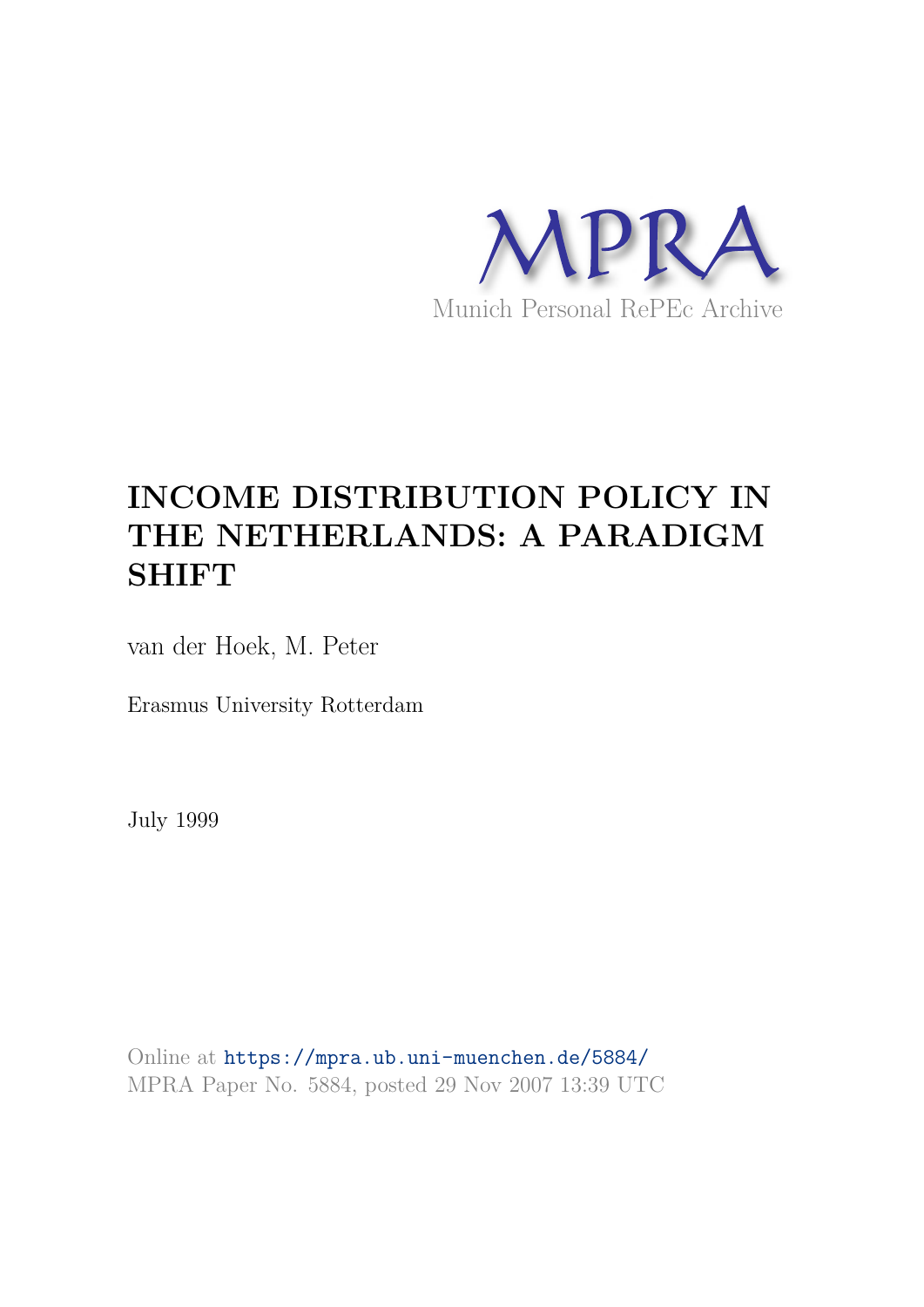## **INCOME DISTRIBUTION POLICY IN THE NETHERLANDS: A PARADIGM SHIFT**

 M. Peter van der Hoek Erasmus Public Law and Economics Center Erasmus University P.O. Box 1738 NL-3000 DR Rotterdam **Netherlands** 

#### **ABSTRACT**

 This paper investigates which different views have occurred on the main lines of the Dutch incomes policy. To this end the implications of the incomes policies pursued by different cabinets have been analyzed, mainly since 1973. It appears that distributive policies are heavily influenced by a paradigm shift. In the 1970s, the Dutch government replaced its keynesian oriented economic policy making with a neoclassical framework. As a result, the government not only moved from an interventionist approach in the 1970s to a restrained attitude in the 1980s and 1990s, but also altered the institutional framework of its distributive policies by abolishing a number of policy instruments that had been created to influence the size distribution of incomes.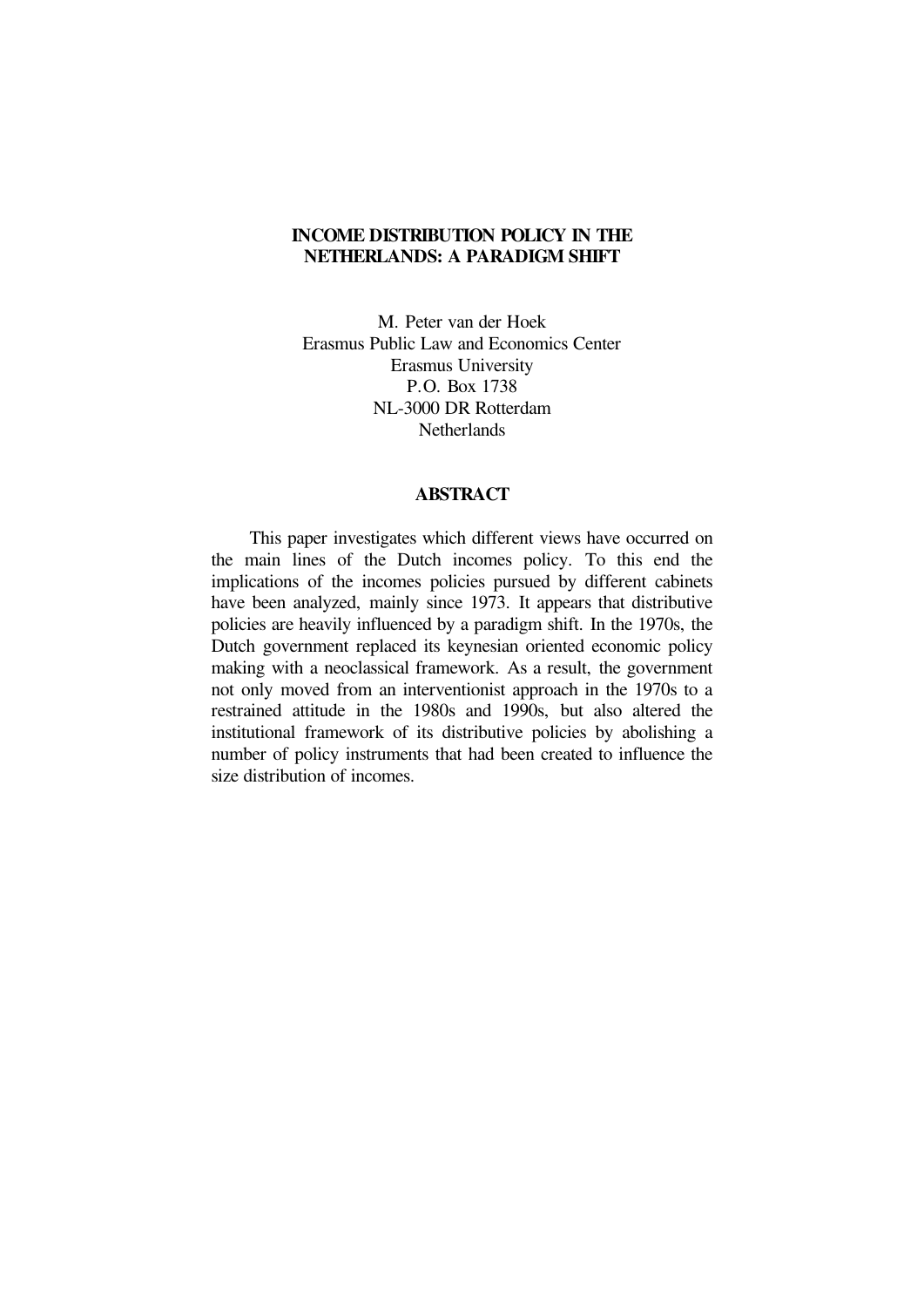### **INTRODUCTION**

 Income formation and income distribution are closely interrelated. On the one hand, the income distribution is a byproduct of the more comprehensive economic process, i.e., the entire process of production and consumption. On the other hand, the income distribution results from a politically oriented process of redistribution. Government not only acts as a household in the market place, but also as a ruling body taking responsibility for the institutional framework within which economic subjects take decisions.

 How far government' s influence goes, is essentially a political question. Thus, the answer depends on political norms and values. The cabinet-Den Uyl (1973-1977) stated for three reasons that government and the legislator bear final responsibility for an incomes policy. First, the government has specific duties with regard to certain groups. A large part of the income transfers results from this notion, in particular the part benefiting socio-economically vulnerable groups. Second, income distribution policy is an essential part of social and economic policies in general, deriving certain governmental responsibilities. Third, individual and household incomes determine to what extent individuals and households share in society' s welfare.

 In a note on incomes policy, the Dutch Ministry for Social Affairs elaborated the basis and principles of the incomes policy to be pursued.<sup>i</sup> Initially, the main lines set out by the (center-left) cabinet-Den Uyl (1973-1977) did not seem particularly controversial, since its successor - the (center-right) cabinet-Van Agt I (1977-1981) - endorsed these main lines. At the end of its term, however, this conclusion seemed premature. In an evaluation of the incomes policy pursued in the 1980s, the minister for Social Affairs presented policy principles that in his view deviated from those adopted in the 1970s.<sup>ii</sup>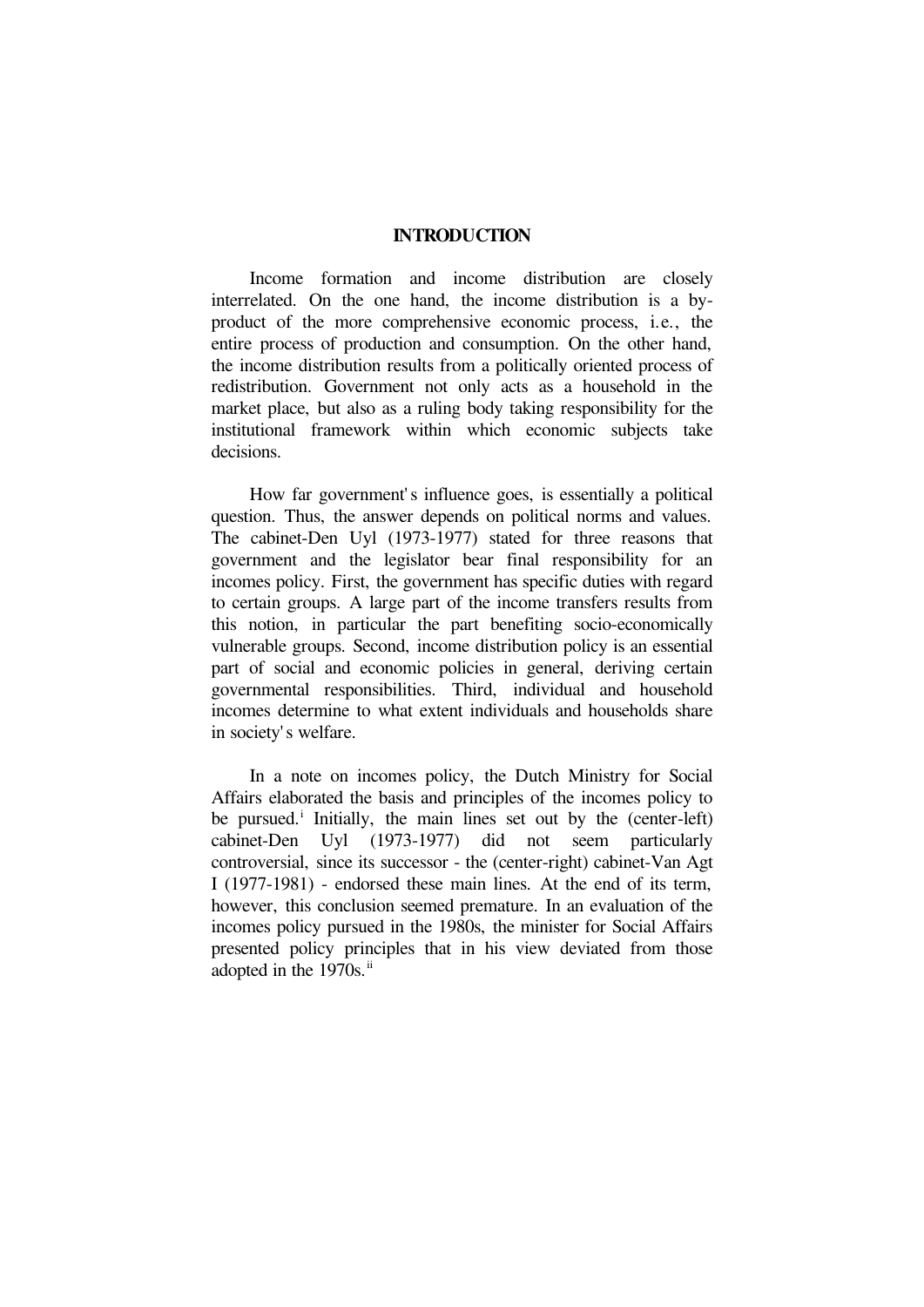This paper investigates to what extent different views have occurred on the main lines of the Dutch incomes policy, taking the existing economic system as a given. To this end the implications of the incomes policies pursued by different cabinets have been analyzed, the main focus being the period from 1973. The remainder of this paper is organized as follows. Section 2 deals with different income distributions that can be discerned and the policies pertaining to these distributions. Section 3 identifies the instruments of distributive policies and touches upon two of them. In addition, it analyses the use of the two main policy instruments: pay policy and redistribution policy, respectively. In section 4 the main policy implications are discussed, while section 5 summarizes the main conclusion.

## **INCOME DISTRIBUTIONS AND POLICIES**

 Several income distributions can be discerned: the functional income distribution, the categorical income distribution, and the personal income distribution. The *functional* income distribution pertains to factor pricing. Therefore, it forms part of the price theory. Despite serious criticisms, iii the (neoclassical) marginal productivity theory has maintained its important position in economic theory, particularly in the theory of factor prices. Though after World War II the keynesian approach dominated the Dutch political scene, the orientation of policy makers gradually shifted in the 1970s. By the end of the decade policy makers appeared to have adopted the neoclassical equilibrium school of thought.

 Since then Dutch policies have been dominated by neoclassical reasoning, though primarily in macroeconomic policy. As a result, a wage moderation policy was adopted which aims at wage rises that lag behind those in neighboring countries. This wage moderation policy was inspired by considerations of employment policy. To a lesser extent the neoclassical line of thought also affected distributive policies, for example because policy makers began to stress the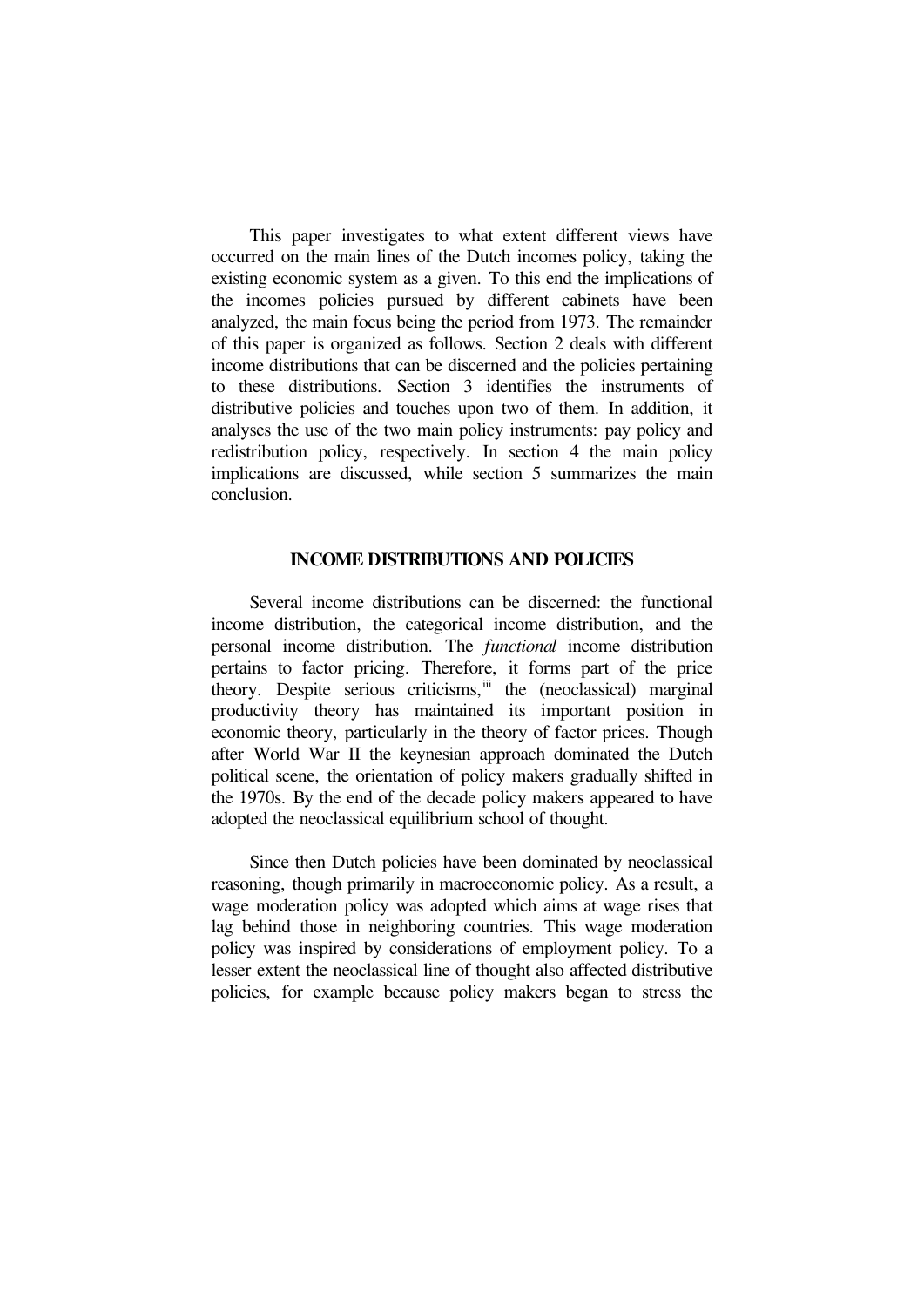allocative function of income differentials, though without affecting the basically egalitarian nature of the Dutch society.

 The *categorical* income distribution pertains to the shares of the different factors of production in GDP, such as the wage share, the profit share, etc. In the Netherlands, the so-called labor income share is frequently used as a measure for the categorical income distribution. It represents the share of labor in the value added produced in the market sector including an imputed labor income of the self-employed.iv After World War II, the labor income share was at a considerably higher level than in the pre-war period, as Table 1 displays. In particular in the 1960s and 1970s it increased structurally and its complement - the share of other incomes consequently decreased. This is notable, since the production simultaneously has become more capital intensive in the sense that the quantity of capital per unit of labor has increased.

| TABLE 1<br>Labor Income Share (LIS) in the<br>Market Sector in the Netherlands, 1930-1998 |  |    |                          |  |  |      |      |  |  |
|-------------------------------------------------------------------------------------------|--|----|--------------------------|--|--|------|------|--|--|
| 1930                                                                                      |  |    | 1938 1948 1958 1968 1978 |  |  | 1988 | 1998 |  |  |
| 67                                                                                        |  | 81 | 73                       |  |  |      |      |  |  |

a. Estimate

Source: Central Planning Bureau, The Hague.

 In Dutch distributive policy, the categorical income distribution has never gained a prominent position. Government did pay attention to it, however, in the framework of its employment policy. In the first and second stages of the post-war wage policy (1945-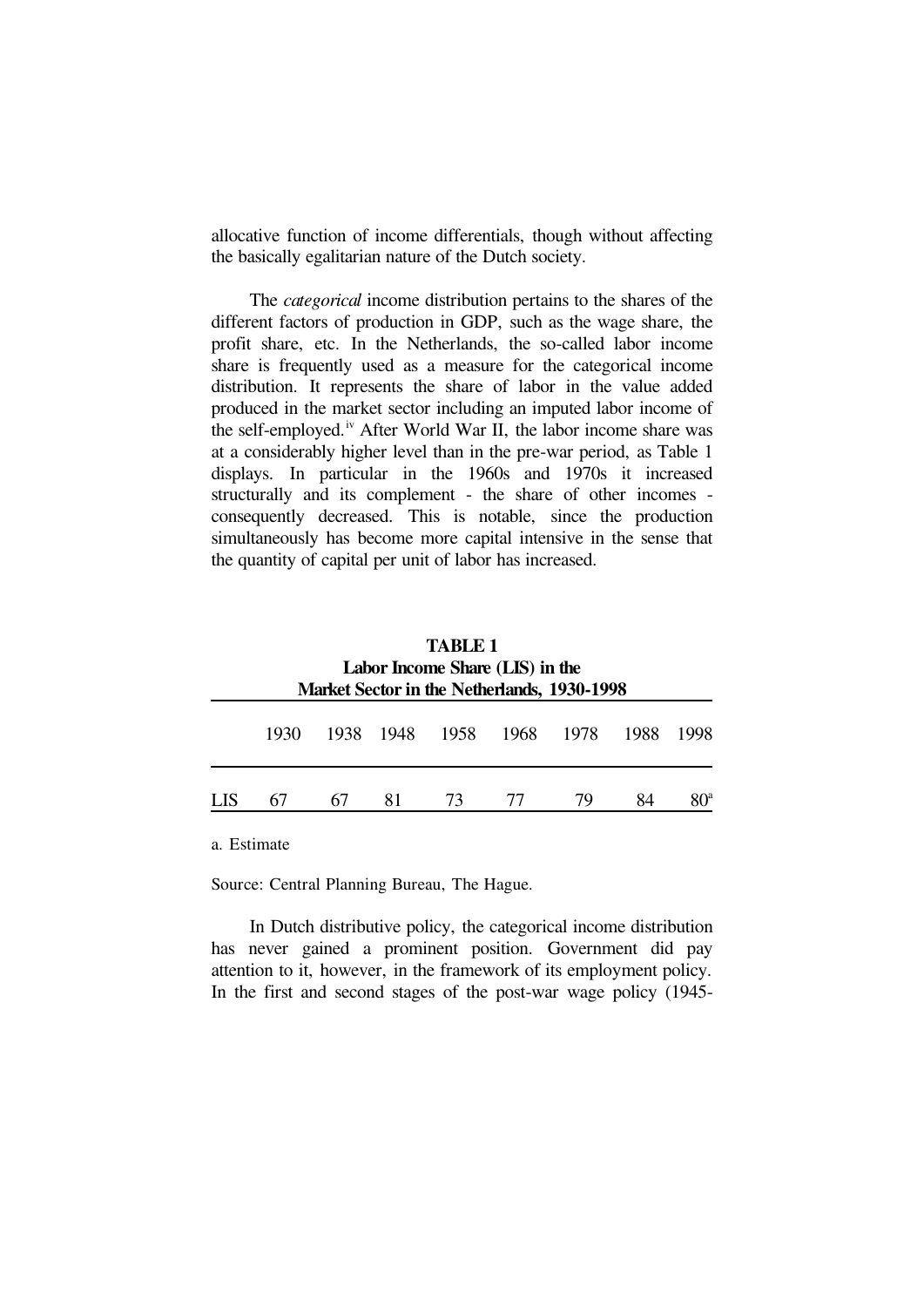1958) the categorical income distribution explicitly played a certain role, but later on it occurred implicitly at most. Particularly after policy makers had accepted the (neoclassical) vintage approach  $\theta$ more attention has been paid to the development of the labor income share. However, this has never led to the explicit formulation of a policy goal in terms of this share.

 The third distribution to be discerned is the *personal income distribution*. Generally, the theoretical state of affairs with regard to this distribution is considered unsatisfactory. The shortcomings in theoretical insights is not the consequence of a lack of theories - the number of theories pertaining to the personal income distribution is actually quite large - but rather the consequence of the fact that neither of the available theories is considered to be satisfactory. Stochastic theories<sup>vi</sup> and the human capital theory<sup>vii</sup> are in a sense extremes that are situated at opposite ends of the spectrum. Chance and luck play the leading part in stochastic theories, whereas the human capital theory leaves no room for chance and luck at all.

 Of the theories trying to explain the personal income distribution, Tinbergen's theory seems the most complete, since this theory explicitly comprises both supply and demand.<sup>viii</sup> In this theory education plays a significant role in explaining the personal income distribution. This is supported by empirical evidence in many countries, though the size of the schooling premium varies across countries, by educational attainment and over time (also within countries).<sup>ix</sup> Table 2 illustrates that the strong relationship between education and income also occurs in the Netherlands.

 Because of the increased wage share the income distribution over wage earners has grown in importance. In addition, factors such as experience and on-the-job-training have increasingly been contributing to the heterogeneity of the production factor labor. As a result, the labor class has become extremely heterogeneous. In combination with the increased wage share in GDP this has led to a situation in which the stratification within the group of wage earners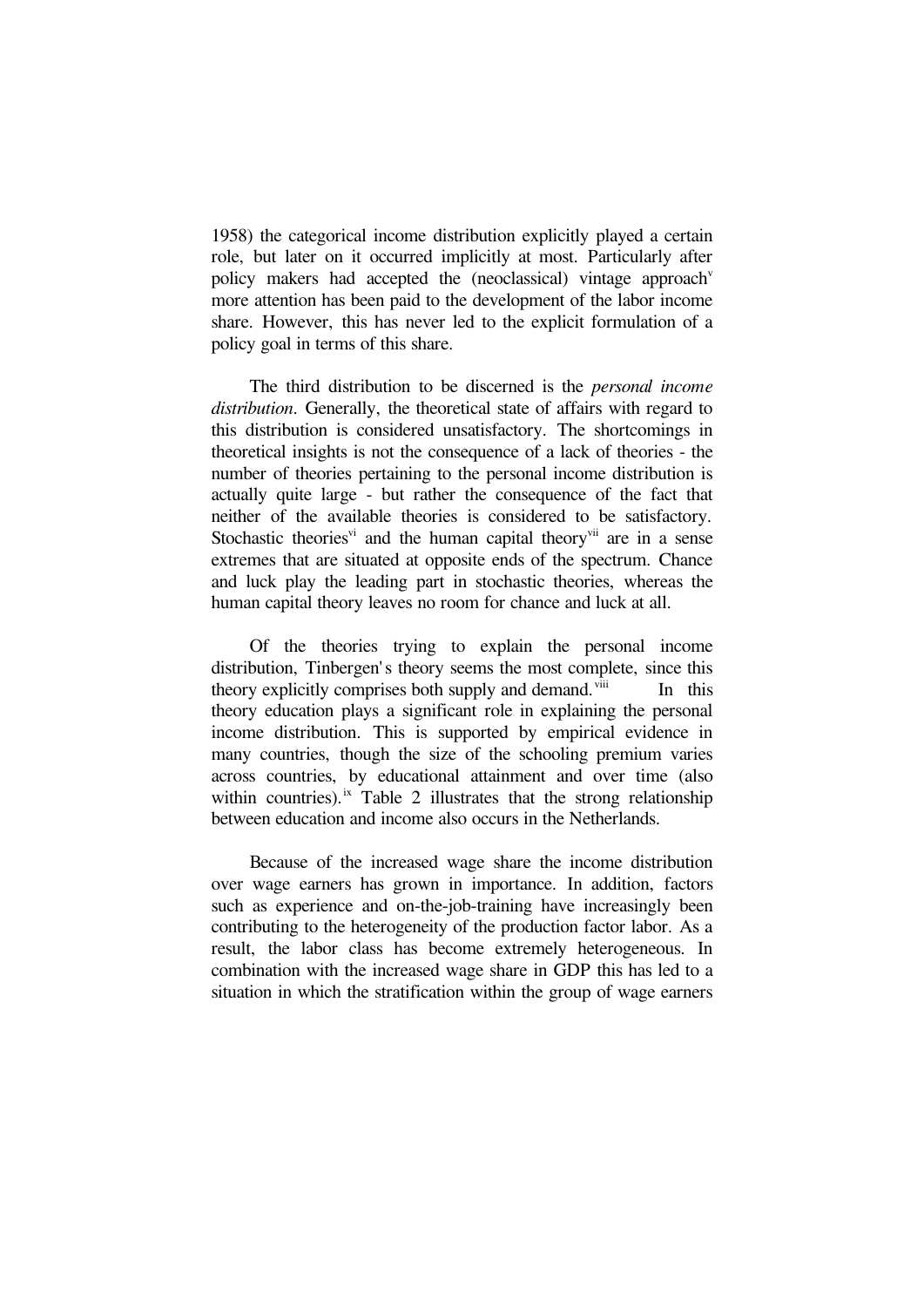is actually more important than the ricardian division in three socioeconomic categories (laborers, capitalists and landlords) both from the sociological point of view and from the perspective of the personal income distribution. Relevant is now the distinction according to educational and wage levels, which are closely interconnected.

| <b>TABLE 2</b><br><b>Ratios of Average Gross Monthly Wages of</b><br><b>Full Time Employees in Production and Service</b><br><b>Sectors According to Age and Educational Level</b> |      |           |           |                 |  |  |  |  |
|------------------------------------------------------------------------------------------------------------------------------------------------------------------------------------|------|-----------|-----------|-----------------|--|--|--|--|
| Age                                                                                                                                                                                | Year | Education |           |                 |  |  |  |  |
|                                                                                                                                                                                    |      | Primary   | Secondary | <b>Tertiary</b> |  |  |  |  |
| $23 - 34$                                                                                                                                                                          | 1979 | 100       | 120       | 182             |  |  |  |  |
|                                                                                                                                                                                    | 1985 | 100       | 113       | 164             |  |  |  |  |
|                                                                                                                                                                                    | 1989 | 100       | 108       | 152             |  |  |  |  |
| $45 - 64$                                                                                                                                                                          | 1979 | 100       | 159       | 229             |  |  |  |  |
|                                                                                                                                                                                    | 1985 | 100       | 155       | 199             |  |  |  |  |
|                                                                                                                                                                                    | 1989 | 100       | 146       | 231             |  |  |  |  |

Source: Central Bureau of Statistics, The Hague.

 Traditionally, Dutch public policy pays much attention to the personal income distribution. However, an analysis of policy documents<sup>x</sup> shows that policy makers have always confined themselves to presenting descriptions of the existing income distribution or to a judgment of income differentials in qualitative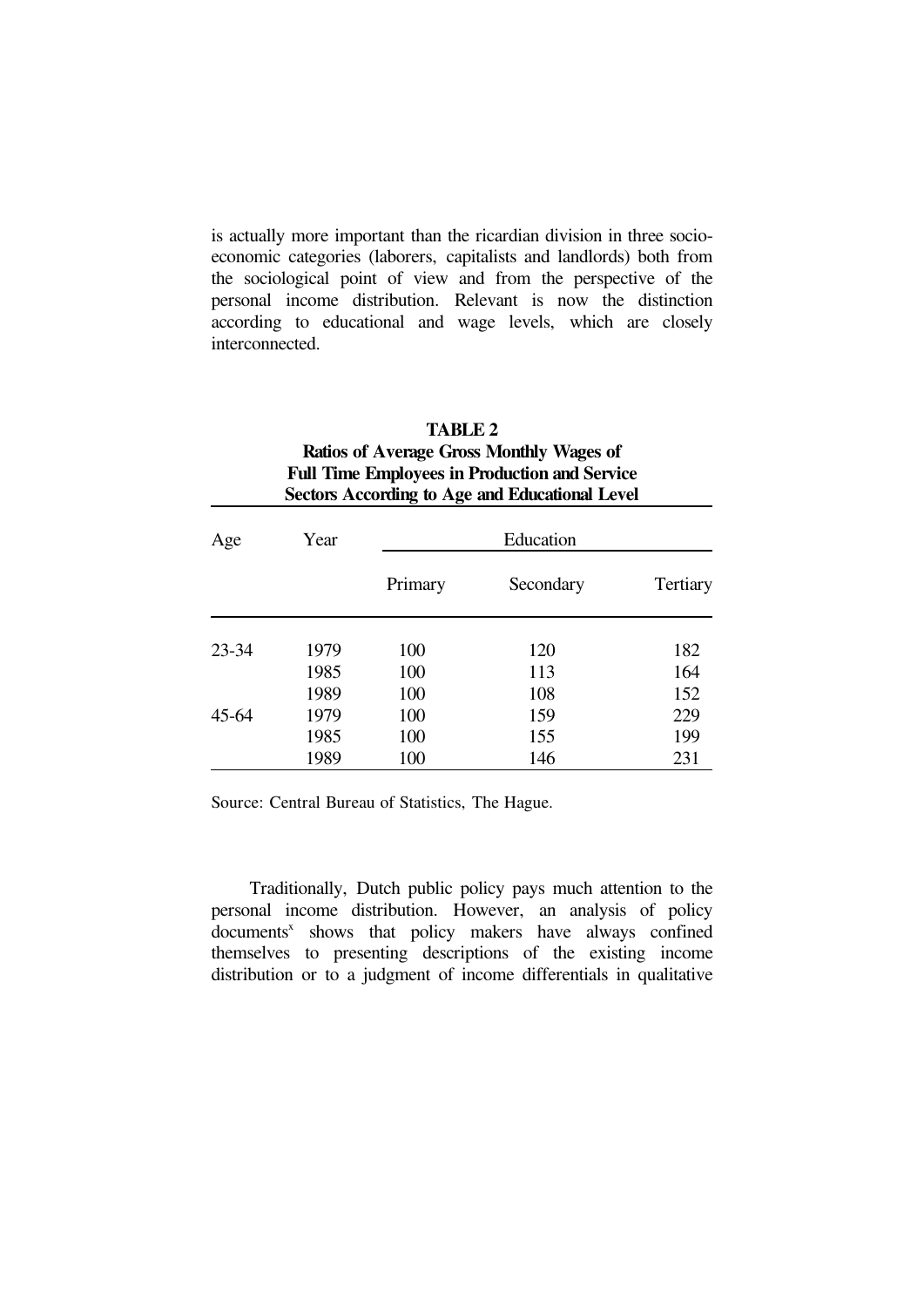terms. They have never formulated a clear-cut, quantitative goal, for instance in terms of some inequality measure or certain income ratios. Rather, policy makers have limited themselves to a vague and qualitative distributive goal - such as an ` acceptable' or ` reasonable' income distribution - without providing concrete and testable details. Contrary to economists, Dutch policy makers do not use the term optimal income distribution.

#### **POLICIES AS TO INCOME SOURCES**

 The main instruments of the incomes policy are the *sources policy*, the *pay policy*, and the *redistribution policy*. The income sources policy pertains to income generating characteristics that can be influenced. Therefore, it is the most fundamental instrument. It affects the income distribution in the long run and potentially structurally. Labor is the far most important source of income. The policy with regard to pay for labor is dealt with under the heading pay policy, which is followed by a subsection addressing the redistribution policy. But first I will briefly touch upon the sources policy.

## **Sources Policy**

 The Dutch wealth policy does not aim at spreading existing wealth, rather it aims at the spread building up of new fortunes. In the framework of this policy measures have been taken to foster savings. The wealth policy pursued in the Netherlands does not seem to have been motivated all too consistently, which may be explicable from the fact that it has always been a politically highly controversial subject. In the 1970s, an arrangement for capital growth sharing was proposed. Both the collective element and the legal obligation in the proposed arrangement led to conflicts within the ruling coalitions. However, the deteriorating employment situation in the early 1980s led to a higher priority for an employment policy. As a result, the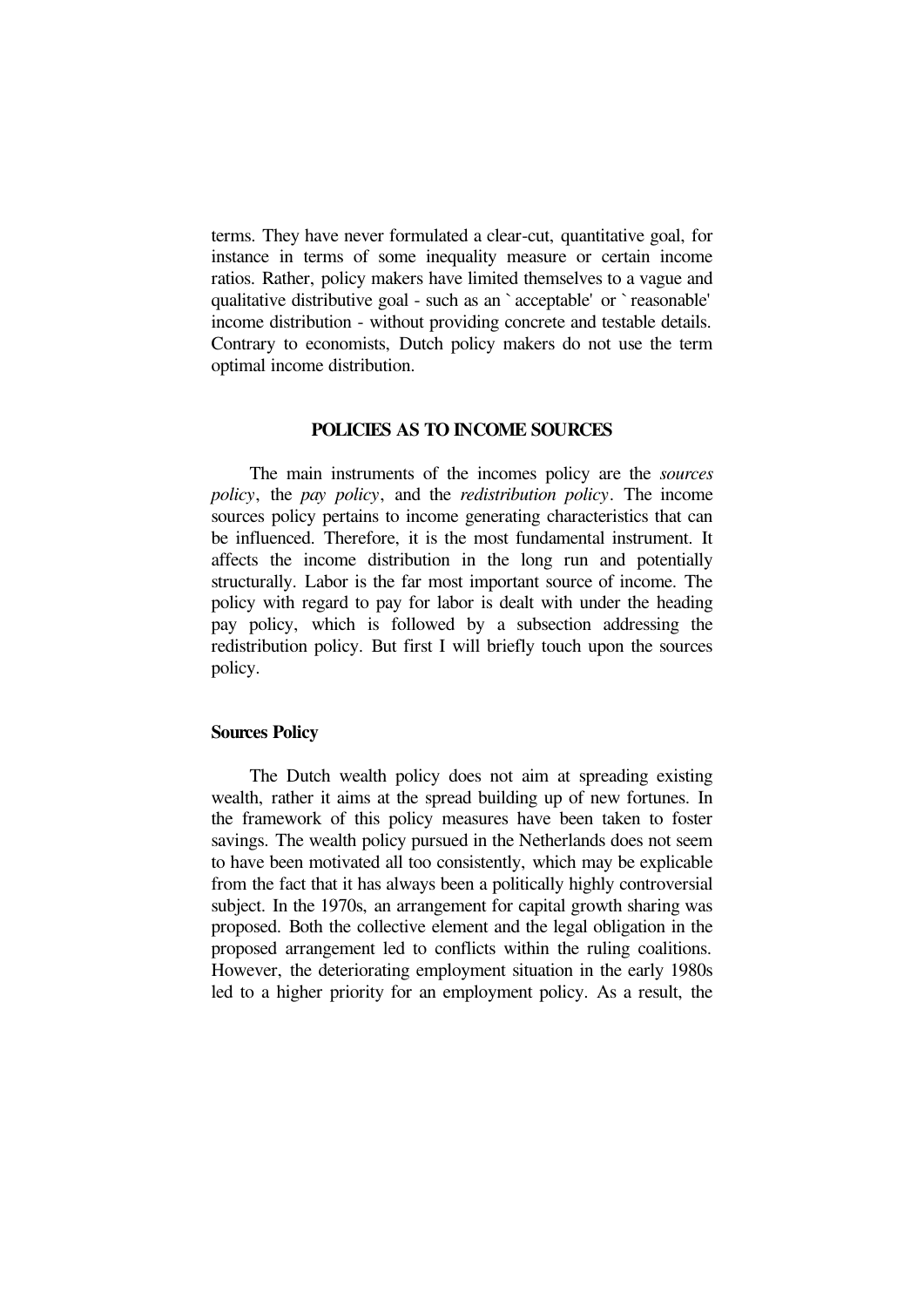subject of the (collective) capital growth sharing arrangement faded away and political attention shifted to profit sharing and employees' savings arrangements, which are freely negotiated and agreed upon by employers and employees.

 As to the income source of power the competition policy is relevant. In the Netherlands, abuse of economic power is combatted by a competition policy, which has been strengthened in the 1980s along two tracks. $^{\chi i}$  First, through general bans on horizontal price arrangements, market sharing and procurement arrangements, and an amendment of the *Act on Economic Competition* aiming at reinforcing the law's effectiveness. Because of the general bans the abuse system has *de facto* already been changed into a prohibition system. The second track along which the competition policy is to be strengthened, is the bill *New Rules on Economic Competition* entailing a complete revision of the *Act on Economic Competition* (Ministry of Economic Affairs, 1996).<sup>xii</sup> The new rules are based on a prohibition system - also *de jure* - and are linked on to the competition rules of the European Union. This development suits the altered theoretical framework of economic policy making, since it shifts the emphasis from government intervention to the operation of markets and the price mechanism.

## **Pay Policy**

 Certain laws enable the government to directly affect specific dimensions of the pay of large groups participating in the production process. A pay policy pertaining to self-employed hardly exists, but the wage policy pursued from 1945 implies that wage determination has never been completely free. Government has always played a certain role, either directly by actively influencing wage determination or indirectly by the threat of government intervention. In 1983, however, the government altered its attitude radically by adopting the view that government should act more restrained and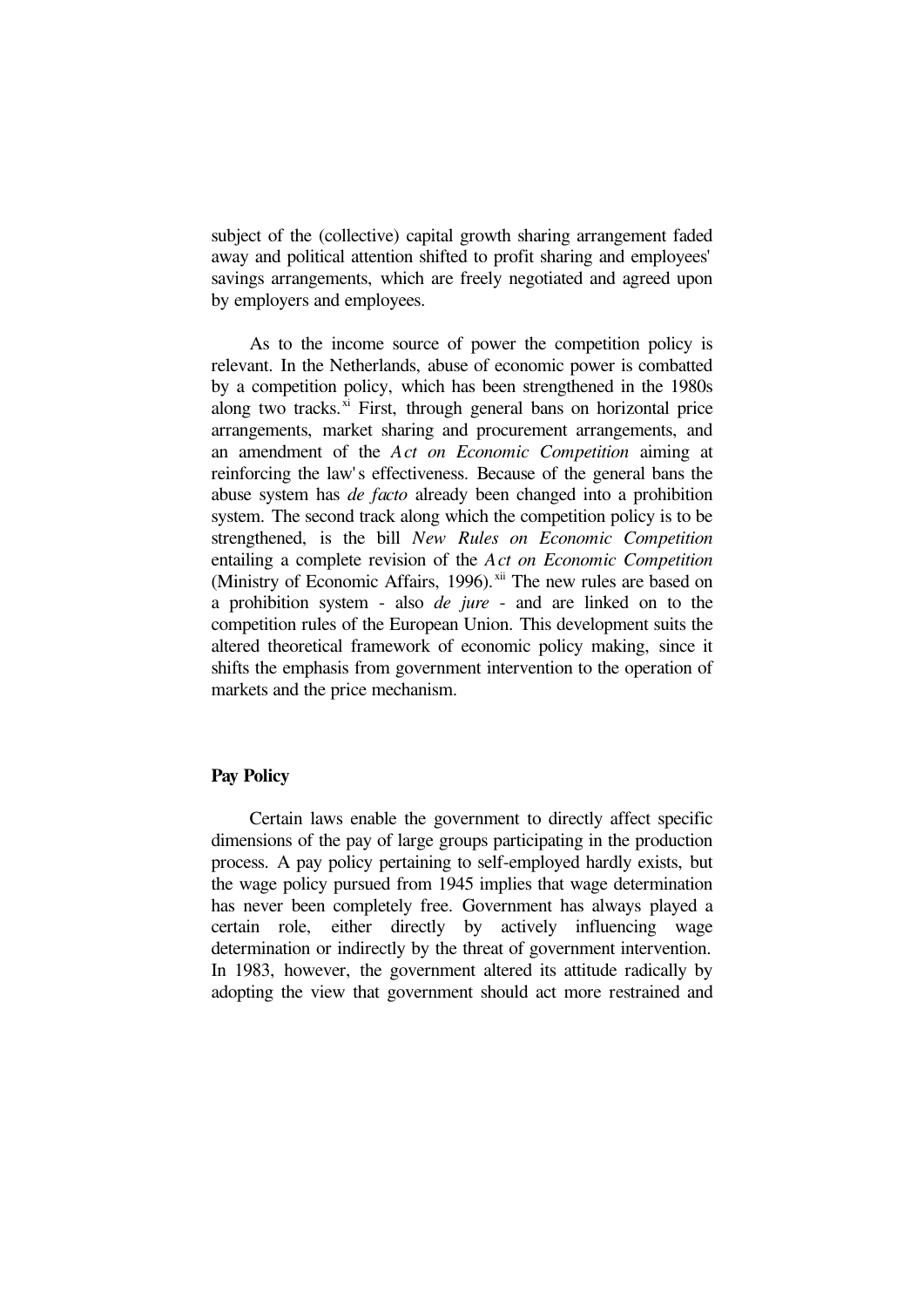should thus break with the tradition of frequent interference in income formation in the market sector.

 As a result, the institutional framework has been altered, for example by an amendment of the *Wage Determination Act* in 1986. This amendment curtailed government's competency to intervene in wage determination by dictating that any interference had to be general (as opposed to specific) in character. Two causes can be identified for this development: market forces and international treaties. The first cause refers to the increased unemployment rate, which in itself already fostered a moderated wage development. This removed the need for government to fight or discourage buoyant wage hikes. The second cause refers to the continuous criticism of the *International Labour Office* (ILO) as a response to repeatedly deposited complaints of trade unions and employers' organizations pertaining to a lack of freedom to negotiate because of government intervention in wage determination.<sup>xiii</sup>

 With respect to public sector workers a so-called trend policy has been pursued in the 1970s, implying that public sector wage adjustments were in line with private sector wage developments. In the 1980s, however, this policy has gradually been replaced with a more autonomous policy, implying that public sector wage adjustments depend on budgetary possibilities. Moreover, centralized wage bargaining has been replaced in 1993 with the so-called sector model, which essentially means decentralization of wage bargaining over eight subsectors. Only the terms concerning pensions, disability benefits, and early retirement remain subjects for bargaining on the central level. This development can be characterized as ` normalization' of labor relations in the public sector.

 In the subsidized sectors the government not only acts as employer, but also as financier. Expenditure in these sectors are publicly funded, i.e., they are for government's and/or social insurance funds' accounts. Since the government is responsible for the use of public money, this is considered to be a reason for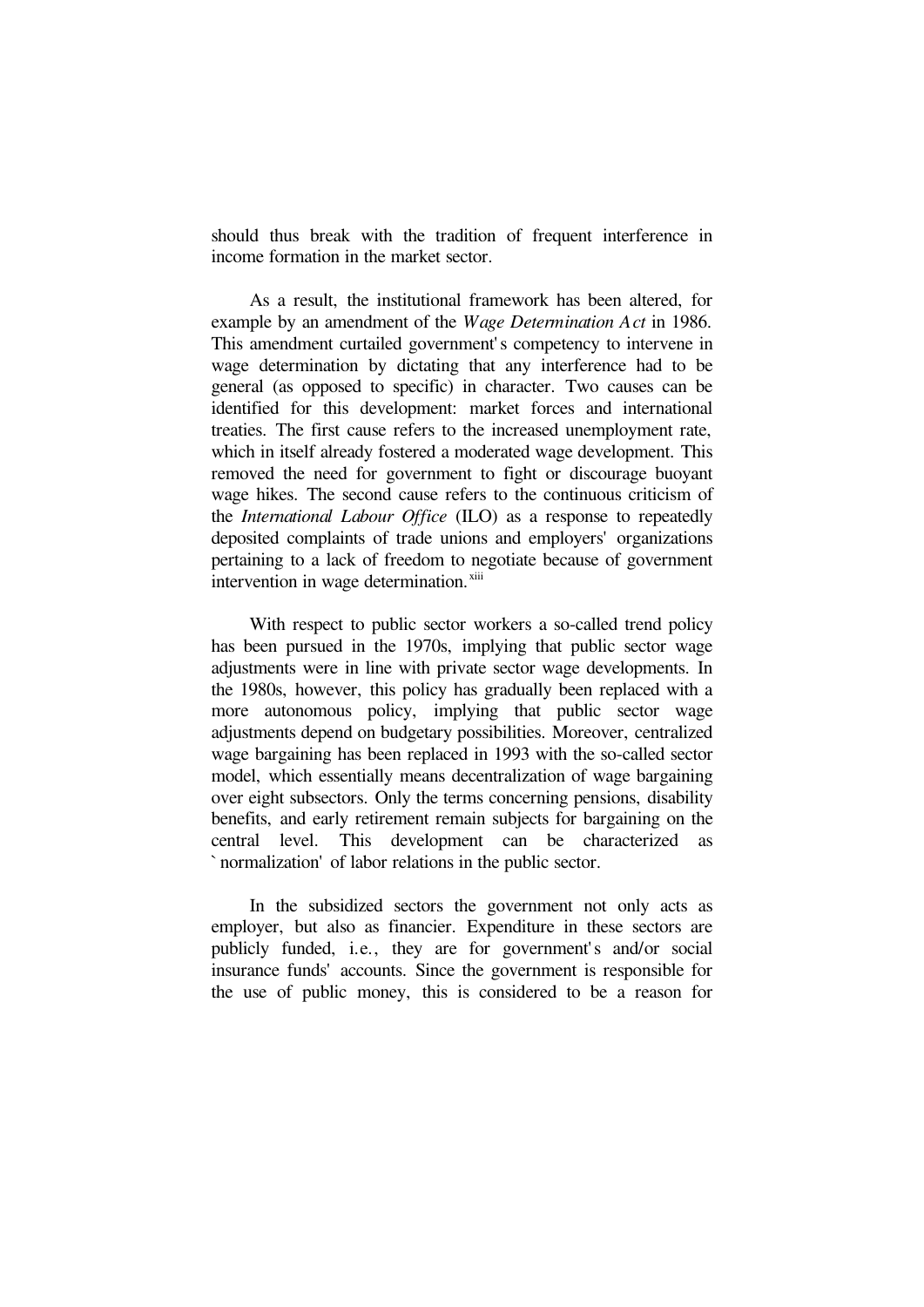government interference with the terms of employment in the subsidized sectors. As of 1980 the *Temporary Act Terms of Employment in the Public Sector* granted the government the competency to interfere directly with the terms of employment in the subsidized sectors. Developments in the market sector (decentralization of wage determination) and criticisms of the ILO about a lack of bargaining freedom in the subsidized sectors, contributed to the replacement of the temporary act with the *Act Terms of Employment in the Subsidized Sectors*, which was an intermediate step toward normalization of labor relations in the subsidized sectors. However, the ILO continued to criticize the situation of wage determination in the subsidized sectors particularly the possibility to freeze the terms of employment - while the Social Economic Council<sup>xiv</sup> advised to repeal the *Act Terms of Employment in the Subsidized Sectors*. As a result, the act has been repealed as of January 1, 1995, thereby taking another step on the road toward normalized labor relations in the public sector.

 In 1978, the enactment of the temporary *Act on Wages not Based on Collective Agreements* enabled the government to interfere with terms of employment that are not determined by collective agreements. When this act expired by December 31, 1983 the government anticipated the planned amendment of the *Wage Determination Act* of 1986. Though the *Act on Wages not Based on Collective Agreements* was prolonged until January 1, 1987, the government did not avail itself of the competencies granted by this act. Since in 1984 and 1985 no extreme deviations in terms of employment occurred in the non-collectively determined wages compared to collectively determined wages, the government concluded that legislation in this field was no longer necessary. Thus, the temporary act has not been prolonged nor converted into structural legislation. Obviously, the government has retreated with regard to the non-collectively determined wages.

 Since the early 1970s the government aimed at regulating the incomes of the professions.<sup>xv</sup> Initially, it did so in the framework of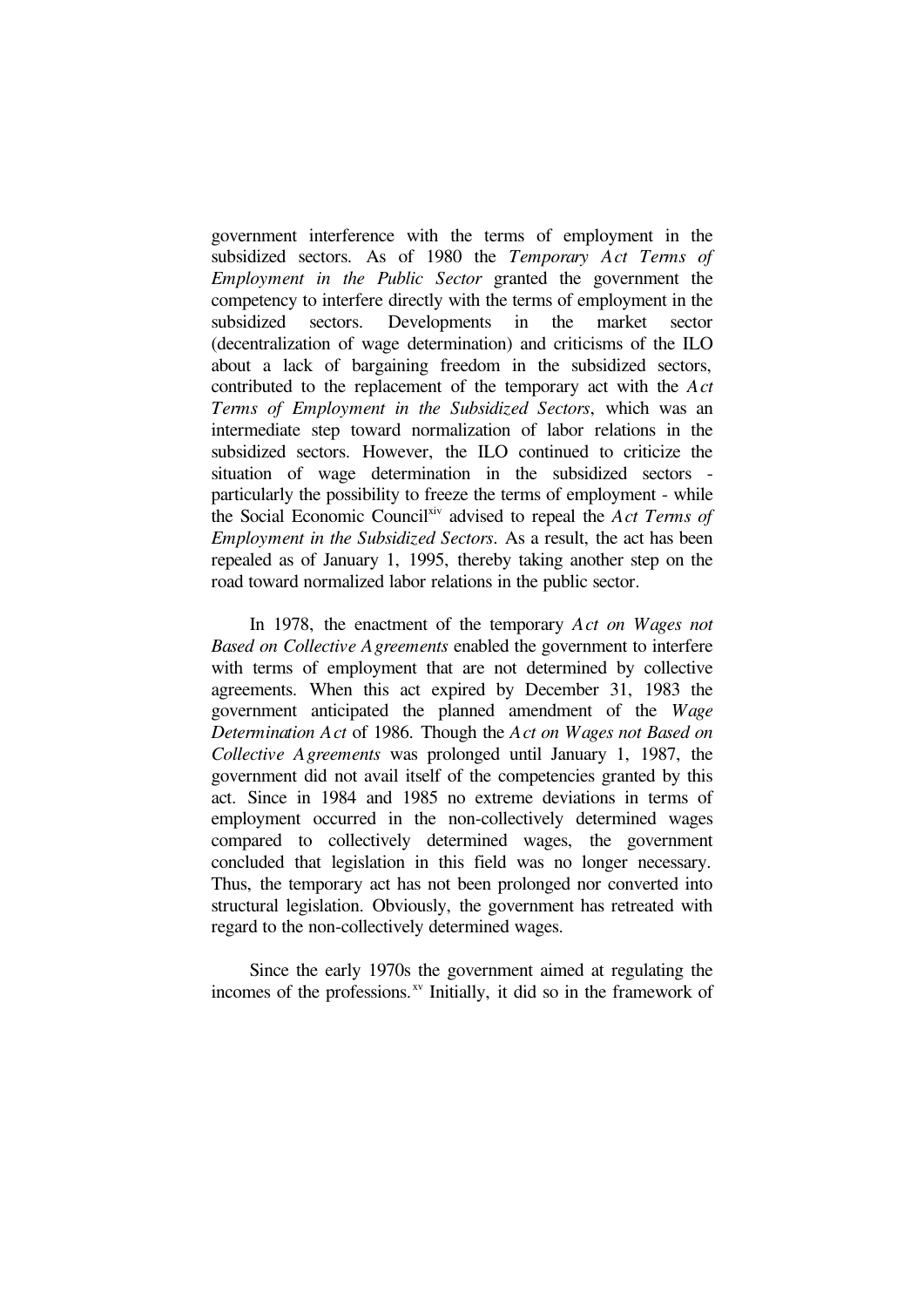the *Act on Prices*, but decision by a judge made this impossible. The government responded by creating the *Temporary Act Regulation of Professional Incomes*. Practice shows, however, that this has only affected the medical sector. xvi In 1985, the Social Economic Council<sup>xvii</sup> advised not to prolong this act, but rather to pursue a competition or sources policy to tackle the market imperfections causing too high incomes. The government did not follow this advice, rather it elected to create the *Act on Professional Incomes*. However, this act halted between two opinions.<sup>xviii</sup> On the one hand, the government wanted to retreat and to give room to market forces. On the other hand, the government wanted to interfere to fight undesirable effects resulting from an unequal division of power. With regard to the *Act on Professional Incomes* the same conclusion holds as to the *Temporary Act Regulation of Professional Incomes*. The act primarily served as a symbolic expression of a government aiming at controlling all incomes. Thus, it reflected the ideological climate dominating the political scene until the late 1970s and preceding the ideology of deregulation and a retreating government that came up in the 1980s.

## **Redistribution Policy**

 An important instrument of redistribution policy is the tax policy. This appears to be subject to fluctuations. During some periods the egalitarian effect of the tax policy has been reinforced, whereas in other periods it has been weakened. In the long run, however, taxes - in particular the income tax - have contributed to a considerable extent to the equalization of incomes. Table 3 shows that the effect of social security contributions is slightly progressive as to the lower tail of the income distribution, but regressive with regard to the higher tail of the income distribution. Obviously, the progressivity of the income tax outweighs the regressivity of social security contributions. As a result, the overall effect of taxation is progressive.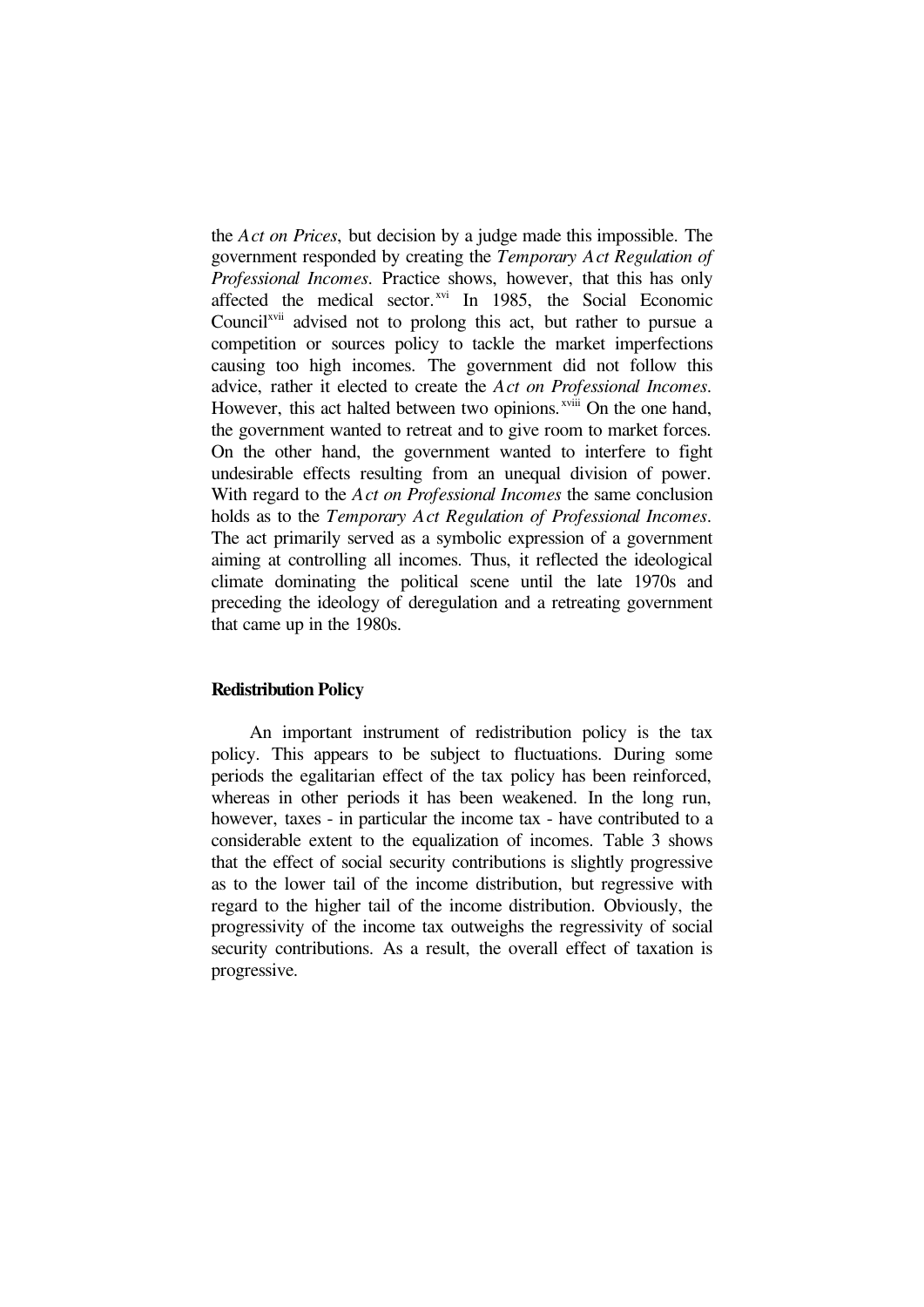Measured by the variation-coefficient and the Theil-coefficient, the income tax results in a reduction of the income inequality in the order of 30-40%. Xix Possible behavioral responses (such as tax evasion) and statistical distortions make it impossible to determine the real reduction of income inequality. Moreover, it makes a difference whether the effect of tax measures is analyzed statically or dynamically. In the period 1990-1994, for instance, a package of measures was taken that affected the lower income brackets more favorably than the higher income groups. A dynamic analysis, however, leads to the conclusion that a large part of the reduction of the burden for the lower income brackets has faded away as a result of the increased micro progression factor.<sup>xx</sup>

 Income transfers in cash are a second instrument of redistribution policy. The redistributive effect of all income transfers was very large in 1977: 46% measured by both the Gini-coefficient and the variation-coefficient, 73% according to the Theil-coefficient, and 92% measured by the ratio of income shares of the tenth and third deciles. $^{xxi}$  In 1981, the equalizing effect by income transfers was even greater,<sup>xxii</sup> but in 1991 it was somewhat smaller than in 1977.<sup>xxiii</sup> The latter development suits the greater emphasis policy makers have laid on the allocative function of income differentials. Generally, the income redistribution can primarily be contributed to social benefits and to a smaller extent to the income tax and social security premiums. Moreover, the redistribution of incomes primarily occurs at the upper and lower tails of the income distribution.

 The policy of adjusting social benefits to the development of wages appears to have been changing. In 1957, when the public pension system was enacted, the old age benefits were pegged to the wage index. This mechanism served as a model for other benefits. However, an automatic adjustment mechanism of social benefits to wage developments as laid down in 1980 in the *Act Adjustment Mechanism Minimum Wage and Social Benefits* appeared to raise so many problems, that the act has hardly been applied. Temporary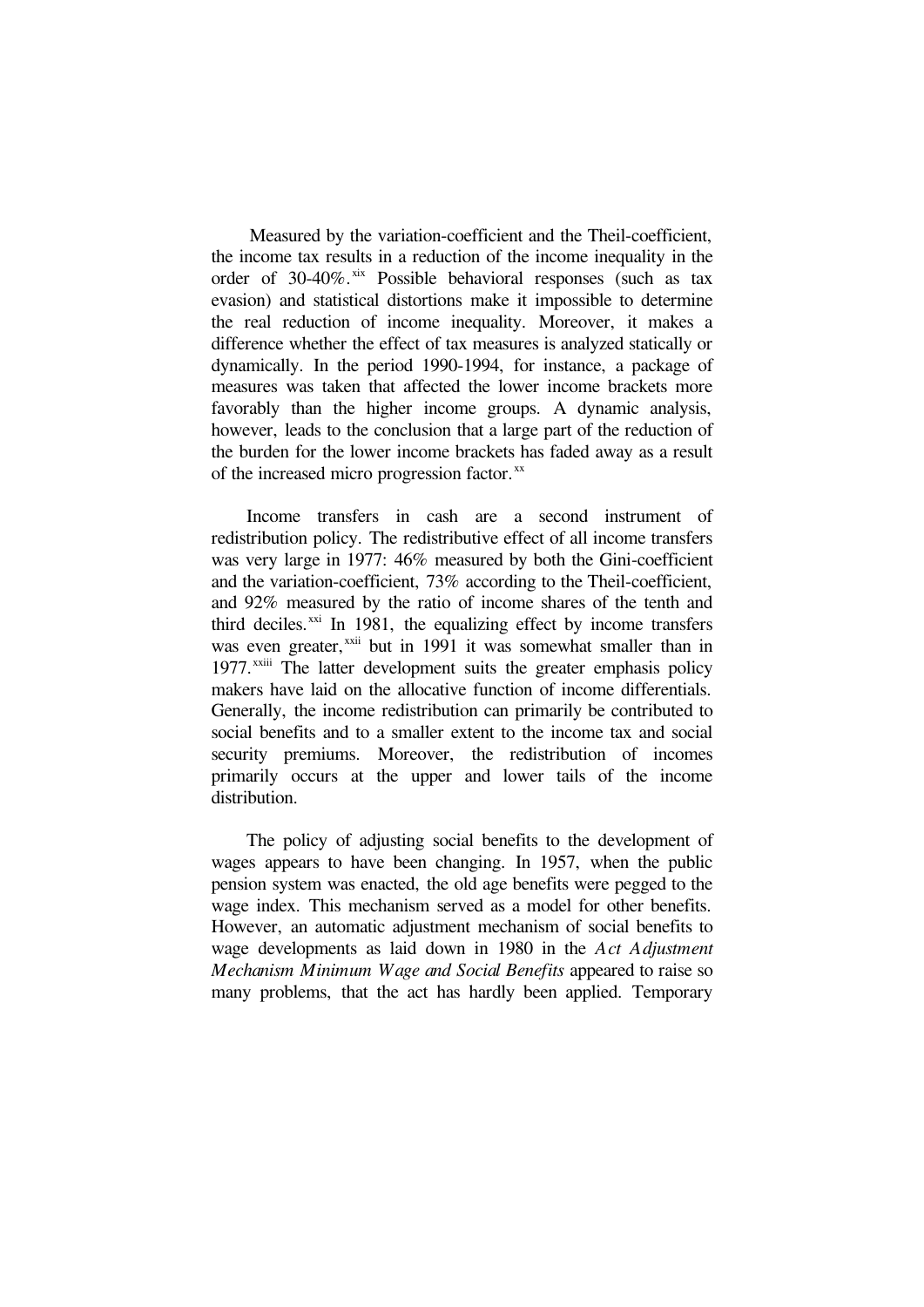measures *ad hoc* led to a practice that strongly deviated from the legal arrangement. In 1992, therefore, the automatic linking mechanism was replaced with a politically determined adjustment, enabling the government to link on more accurately to the economic development.

## **TABLE 3**

## **Average Burden of Payroll Taxes, General Social Security Contributions, and Income Tax for Single Earners with Children as a Percentage of Gross Income (Exclusive of Pension Premiums), 1994**

| Gross<br>income <sup>a</sup> | Payroll<br>taxes | General social<br>security<br>contributions | Income<br>tax | Total<br>burden |
|------------------------------|------------------|---------------------------------------------|---------------|-----------------|
| Minimum                      | 8.1              | 9.8                                         | 4.3           | 22.2            |
| <b>Standard</b>              | 10.7             | 12.0                                        | 5.3           | 28.0            |
| 2x Standard                  | 11.2             | 5.1                                         | 23.8          | 40.1            |
| 4x Standard                  | 5.6              | 2.6                                         | 40.1          | 48.3            |

a. In 1994, the minimum income amounted to over NLG 28,000 (approximately \$14,000), while the standard income amounted to nearly NLG 49,000 (approximately \$24,500).

Source: Calculated on the basis of Ministry of Finance. *Bouwstenennotitie*, Ministry of Finance, The Hague, 1994, Part II, Annex 1 (Table 3).

 A third instrument of redistribution policy are income transfers in kind, comprising both transfers *from* the government (such as rent subsidies) and transfers *to* the government (indirect taxes). In the Netherlands, income transfers in kind appear to affect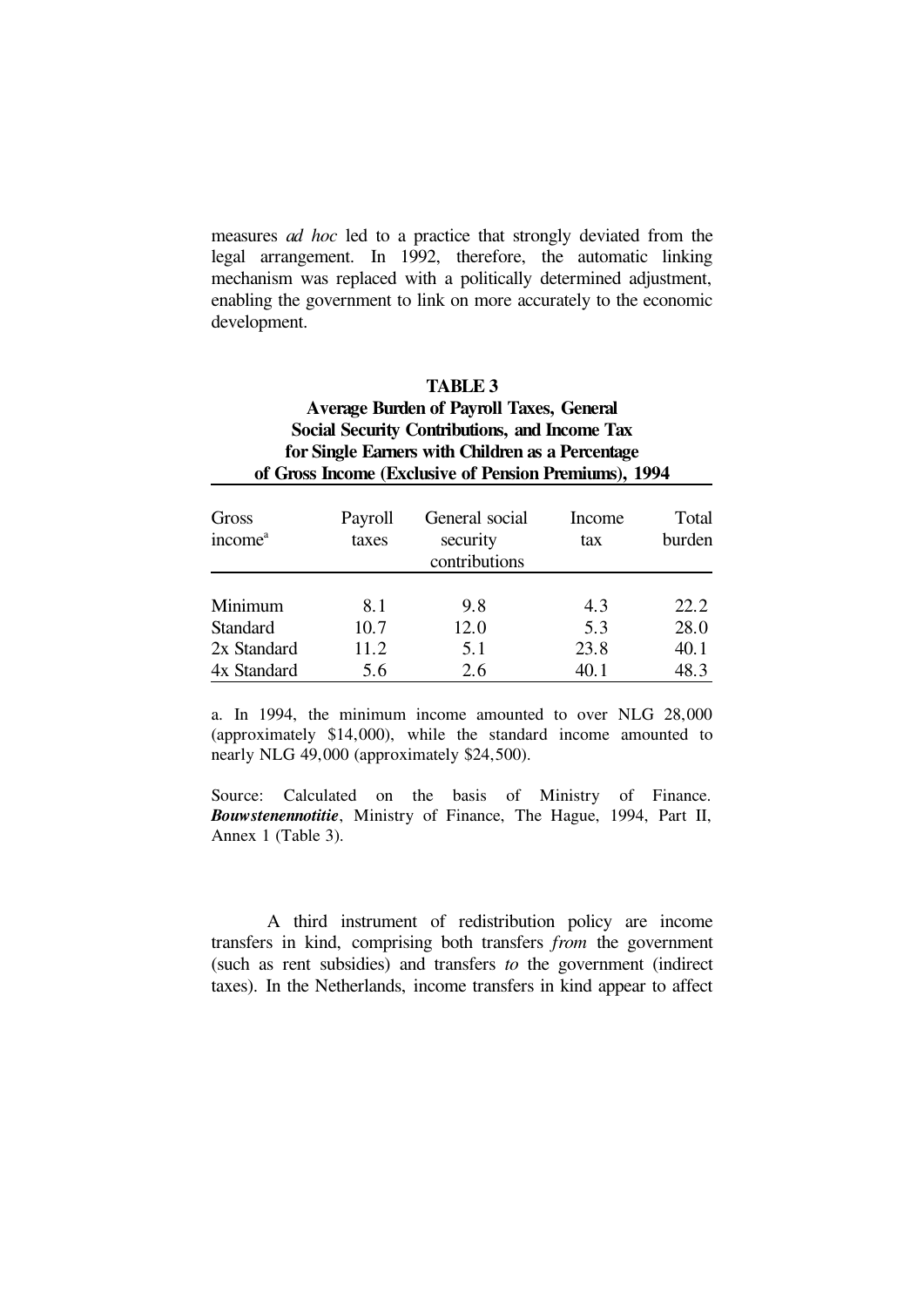the income distribution only to a small extent. The redistributive effect of the in-kind-transfers amounts to 3% of the initial income inequality, while the corresponding figure as to the indirect taxes amounts to 2%. Yet, they bring about considerable shifts in the income distribution. Approximately 30% of the households move at least one decile down and approximately 20% move at least one decile up under the influence of income transfers in kind.<sup>xxiv</sup>

 The government provides certain goods and services free or for a lower price than its cost. Also, the government provides price subsidies for certain goods and services delivered by third parties. In a number of cases the government avails itself of income related subsidies or income prices. As a result, the price of the provision under consideration increases according to the user' s income until a certain limit. The cumulative effects of these arrangements may pose a problem in that they may result in extremely high overall marginal rates. However, practice shows that in the Netherlands there are virtually no households with an overall marginal rate of over 100%. xxv One per cent of the households face an overall marginal rate of 80-100% and 12% face a rate of 60-80%. Though income prices and the resulting extreme overall marginal rates may disturb the labor market, it appears that this does not occur at a large scale.

#### **POLICY IMPLICATIONS**

 Until the mid-1970s Dutch economic policy making was dominated by the keynesian line of thought. When the economic climate began to change in the 1960s, interest emerged in structural concepts such as production capacity. The Central Planning Bureau<sup>xxvi</sup> developed models that explicitly paid attention to the supply side of the economic process. *xxvii* Since then, the essence of the neoclassical line of thought can be found in the models used by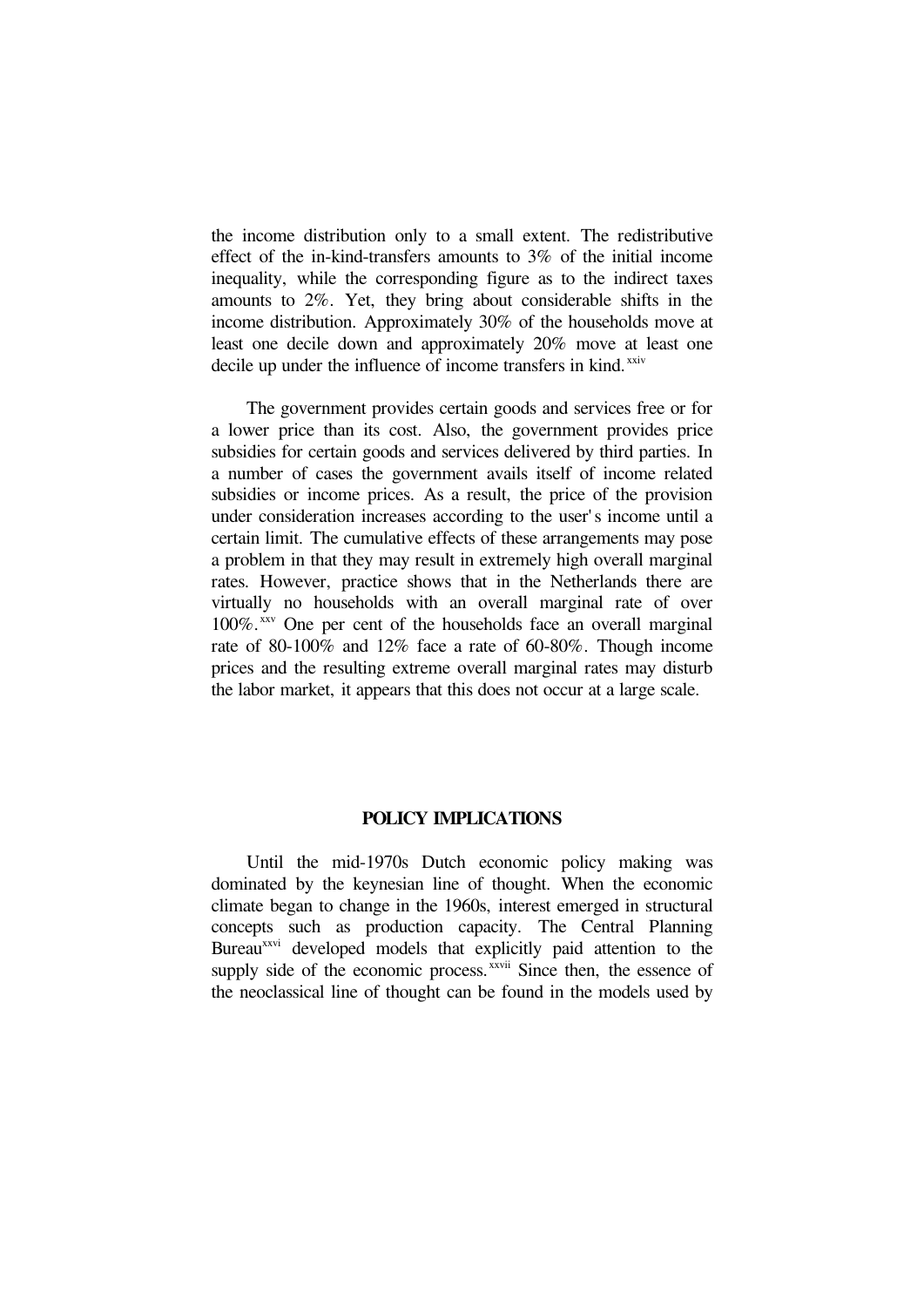the Central Planning Bureau and, consequently, in the process of policy making. However, society was not yet ready to adopt this change in policy view. Societal acceptance was delayed until the early 1980s. xxviii

 Retrospectively, the cabinet-Den Uyl (1973-1977) seems to have been a transition cabinet. Starting as a keynesian oriented cabinet, it attempted to cope with the diminishing economic growth by expanding the public sector, resulting in an increasing budget deficit and a rising tax burden. However, during its term nonkeynesian insights began to influence policy makers, while the break in policy makers' line of thinking was completed during the cabinet-Van Agt I (1977-1981). This cabinet explicitly gave up keynesian oriented politico-economic concepts. As a result, concepts such as ` overspending' and ` cyclical injections' were replaced with concepts such as `real wage cost moderation' and `production cost'.

 The policy of the cabinet-Van Agt I is consistent with the views and insights emerging in the mid-1970s. Though in practice the cabinet's policy appears to have been a paper tiger,  $x$ xix the government gradually adjusted the institutional framework to its changed paradigm by abandoning a number of policy instruments that may be used to affect wages and other incomes. After the adoption of the (neoclassical) vintage approach the government paid more attention to the development of the share of labor in the value added produced in the private sector. However, it has never explicitly formulated a policy goal in terms of labor's share, which contrasts with the first two stages of the post-war wage policy (1945- 1958).

 Policy documents fail to make clear which theoretical approach with regard to the personal income distribution has been adopted. The papers show that the government confines itself to descriptions of the existing income distribution or to qualitative judgments of income differentials. Moreover, the rather vague goal of an ` acceptable' income distribution has never been formulated in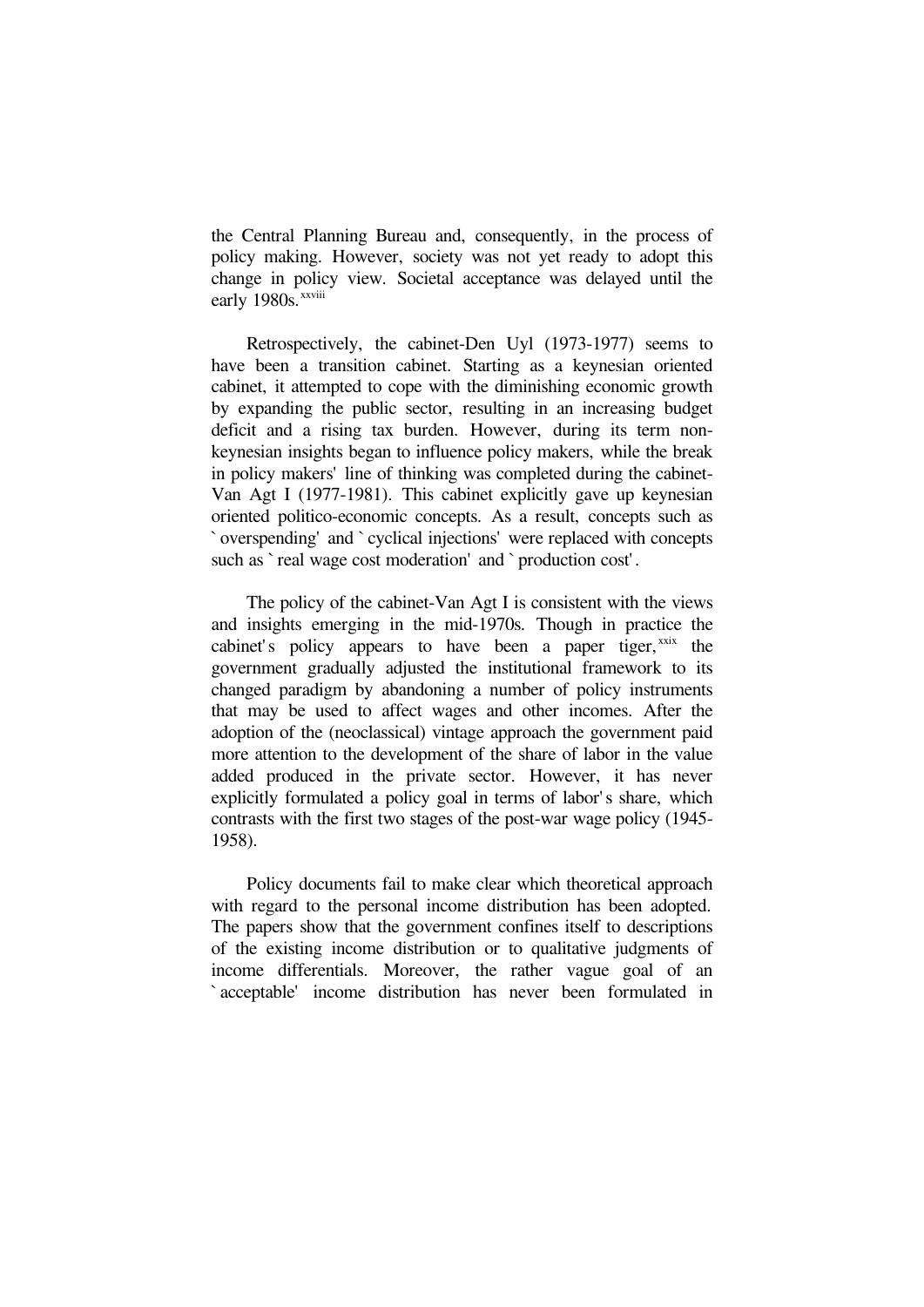concrete and quantitative terms, for example in terms of the reduction of a certain inequality measure. Because of the absence of a clear and concrete goal, a judgment of the policy with regard to the income distribution must be limited to the observation of this absence.

 An interventionist government which intensively interferes with the economic process suits the keynesian line of thought. Government intervention seems a logical consequence of the role of government within this theoretical framework. The neoclassical equilibrium concept, however, stresses the market mechanism and leaves little room for government intervention in the economic process. A non-interventionist government better suits the neoclassical framework. Against this background of an altering theoretical framework of policy making it is explicable that in the 1980s the government gave up a number of policy instruments designed to influence wages and other incomes.

 The change of the theoretical framework of policy making appears to be coupled to more emphasis on the allocative function of income differentials. The income sources, with education being one of the most important, are highly relevant in this context. The development of the wage ratio between the higher and the lower educated seems consistent with the transformation of the theoretical framework of policy making. The wage ratio of all age categories decreased between 1962 and 1972, which is consistent with the egalitarian ideology prevailing in the 1960s and 1970s. Inconsistent with this ideology, however, is that the equalization of incomes of the 1960s has largely been undone for large groups in the 1970s. Moreover, wages of workers younger than 45 years seem to have been re-equalized in the 1980s, which is inconsistent with the ideological change that occurred in this period. Increasing income inequality, however, can be observed in other categories of workers, which better suits the ideology of a retreating government in the 1980s and the prevailing policy view emphasizing the allocative function of income differentials.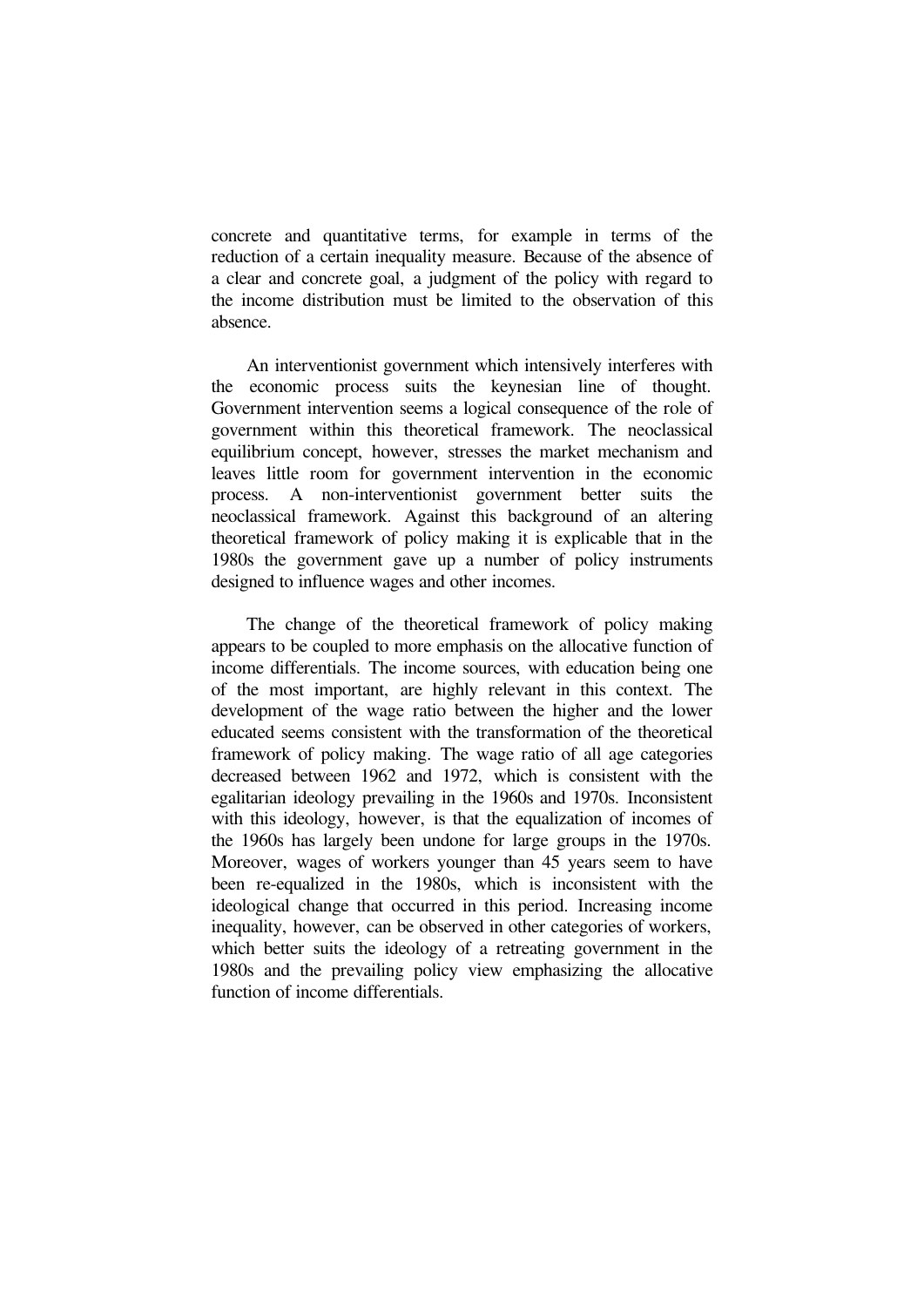Also consistent with the changed theoretical framework is the aloof attitude of the government with respect to wage formation. The government' s authority to interfere in wage formation was severely limited by the amendment of the *Act on Wage Formation* of 1986, while a `normalization' of labor relations has emerged in the public sector. The price/incomes policy with regard to the professions has merely led to a temporary change of the economic system - from the early 1970s until the early 1990s - and has brought about only small effects. Other measures than a direct incomes or price policy seem more effective in the long run, such as an increase of the number of public notaries. This links on to the greater emphasis that policy makers put on the market principle. The rise and fall of the price/incomes policy for the professions seem to mirror the changed theoretical framework of the economic policy making, i.e., the gradual replacement of the ideology of an interventionist government in the 1970s with the ideology of a retreating government in the 1980s and 1990s.

#### **CONCLUSION**

 The changed theoretical framework of policy making has affected the Dutch government' s policies profoundly. As to the income distribution policy the move from an interventionist to a retreating government finds expression in the scrapping by government of a number of policy instruments to influence the income distribution and an ever less detailed government interference with the income distribution. In this respect, however, the instrument of tax expenditures seems to be an exception in the 1990s. This instrument has more intensively been used since the early 1990s, xxx but its effects on the income distribution are not yet clear.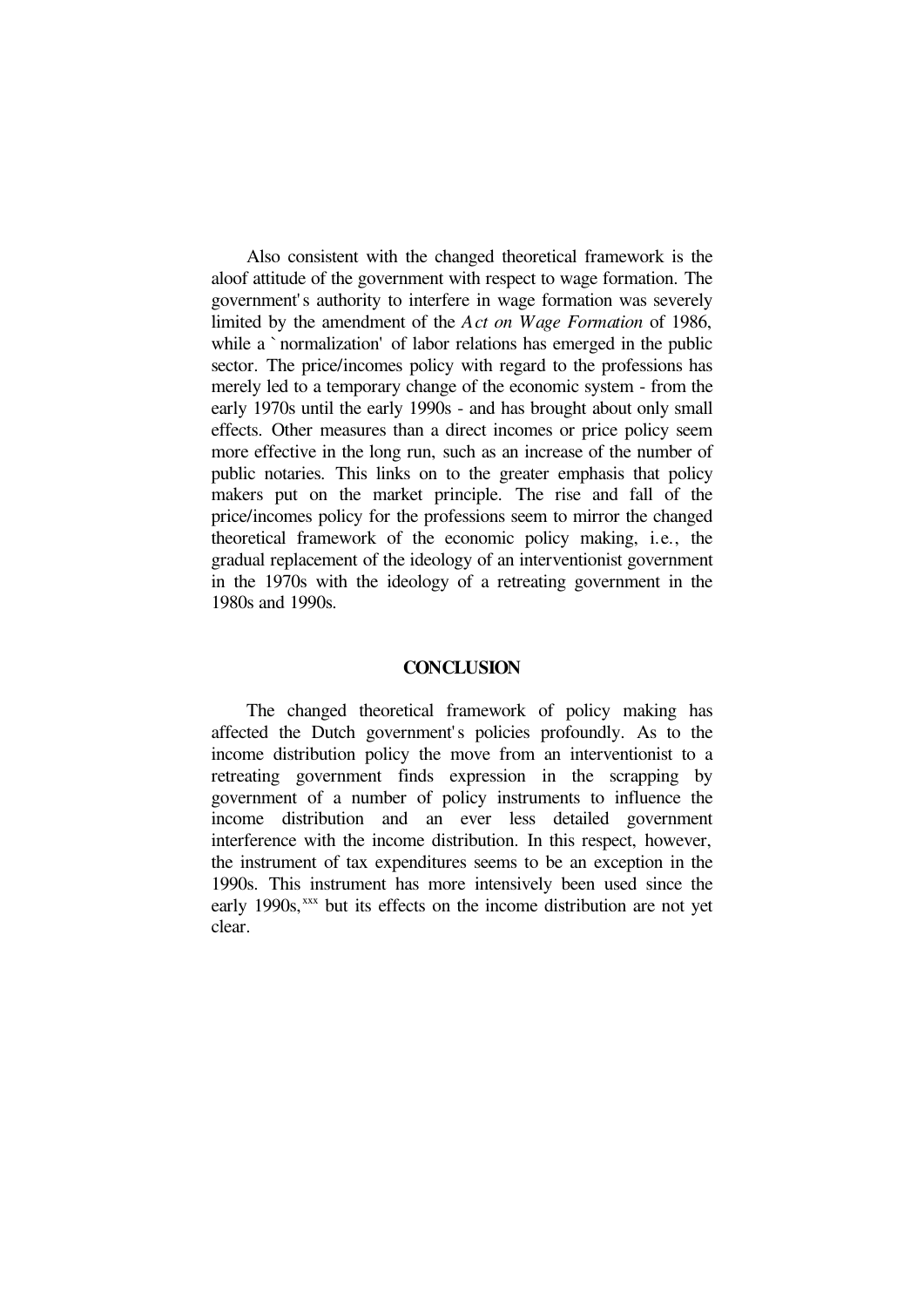### **ACKNOWLEDGMENTS**

 An earlier version of this paper was presented on August 27, 1997 at the 53rd congress of the International Institute of Public Finance, Kyoto, Japan. I would like to thank Jin-Kwon Hyun and two anonymous reviewers for their helpful comments.

#### **REFERENCES**

i.Ministry for Social Affairs. "Interimnota Inkomensbeleid," *Tweede Kamer*, zitting 1974-1975, 13.399, No. 2.

ii.Ministry for Social Affairs and Employment. "Inkomensbeleid 1990." *Tweede Kamer*, vergaderjaar 1989-1990, 21.307, Nos. 1-2, p. 62.

iii.Ferguson, C.E., and Nell, Edward J. "Two Books on The Theory of Income Distribution: A Review Article." *The Journal of Economic Literature* 10 (June, 1972):437-453; Frank, Robert H. "Are Workers Paid their Marginal Products?" *The American Economic Review* 74 (September, 1984):549-571; Thurow, Lester C. *Generating inequality*, Basic Books, New York, 1975.

iv. If  $w_m$  = the average wage in the market sector,  $E_m$  = the number of employees in the market sector, *S* = the number of selfemployed, and  $Y_m$  = the value added in the market sector, the labor income share in the market sector  $(LIS<sub>m</sub>)$  can be written as:

*Y*  $LI_{\rm w} = \frac{W_{\rm M}(E_{\rm m}+S)}{V}$ *m m m m*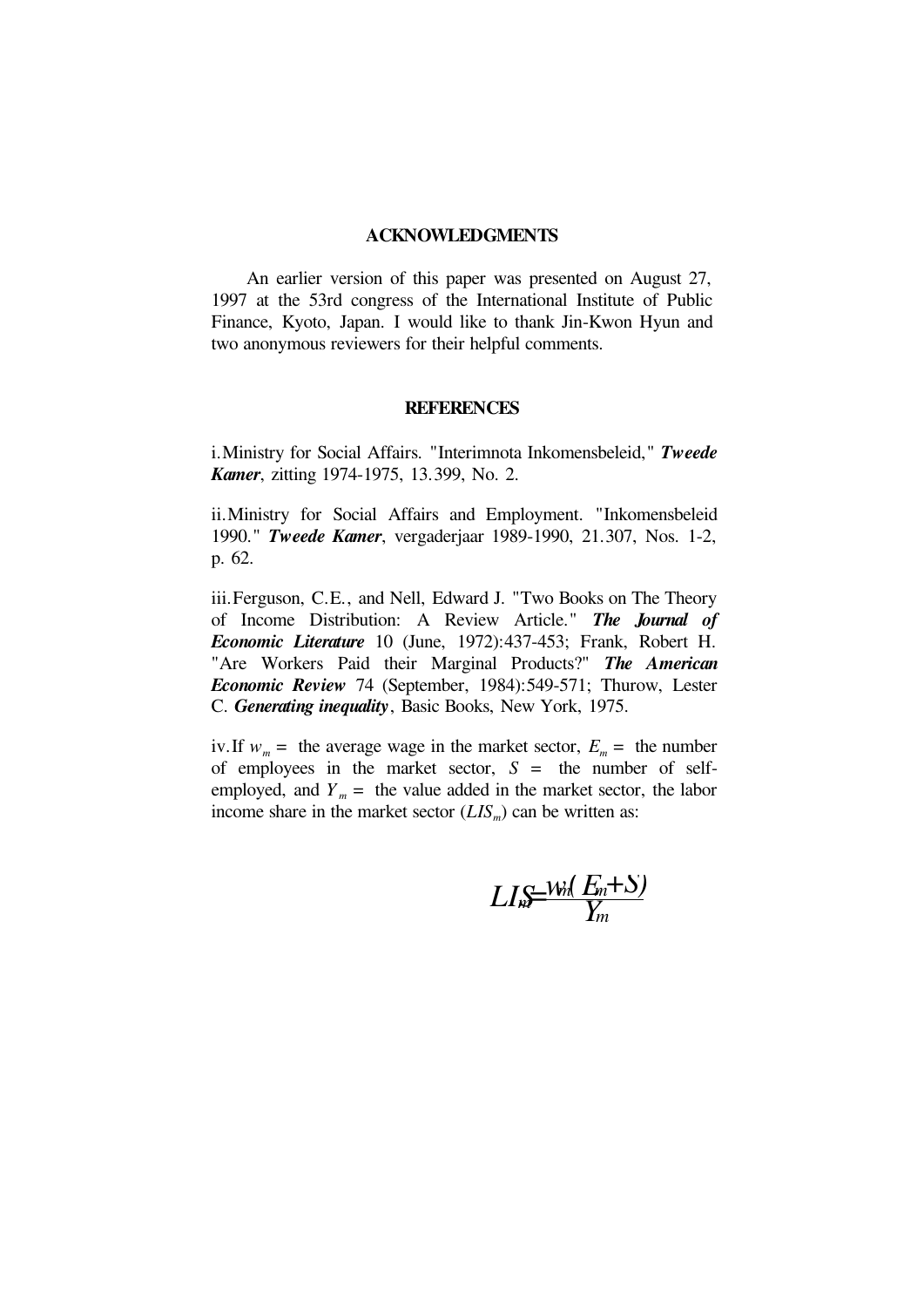v.Den Hartog, H. and Tjan, H.S. *Investeringen, lonen, prijzen en arbeidsplaatsen*, Occasional Paper, No. 8, Central Planning Bureau, The Hague, 1974.

vi.Champernowne, D.G. "A Comparison of Measures of Inequality of Income Distribution." *Economic Journal* 84 (December, 1974):787-816.

vii.Mincer, J. "Progress in Human Capital Analyses of the Distribution of Earnings," in A.B. Atkinson (ed.), *The Personal Distribution of Incomes*, George Allen & Unwin, London, 1976, pp. 136-192.

viii.Tinbergen, J. *Income distribution; analysis and policies*, North-Holland Publishing Company, Amsterdam, 1975, pp. 150-151.

ix.Topel, Robert H. "Factor Proportions and Relative Wages: The Supply-Side Determinants of Wage Inequality." *The Journal of Economic Perspectives* 11 (Spring, 1997):55-74; Hernnstein, Richard J. and Murray, Charles. *The Bell Curve*, The Free Press, New York, 1994, pp. 94-96.

x.The most relevant documents are listed in Van der Hoek, M.P. *Inkomensverdeling en economische orde*, Gouda Quint, Arnhem, 1996, pp. 238-241.

xi.Ministry of Economic Affairs. "Vaststelling van de begroting van de uitgaven en de ontvangsten van het ministerie van Economische Zaken (XIII) voor het jaar 1995." *Tweede Kamer*, vergaderjaar 1994-1995, 23.900, XIII, No. 3, pp. 65-84.

xii.Ministry of Economic Affairs. "Nieuwe regels omtrent de economische mededinging (Mededingingswet)," *Tweede Kamer*, vergaderjaar 1995-1996, 24.707, Nos. 1-2.

xiii.Ministry for Social Affairs and Employment. "Rijksbegroting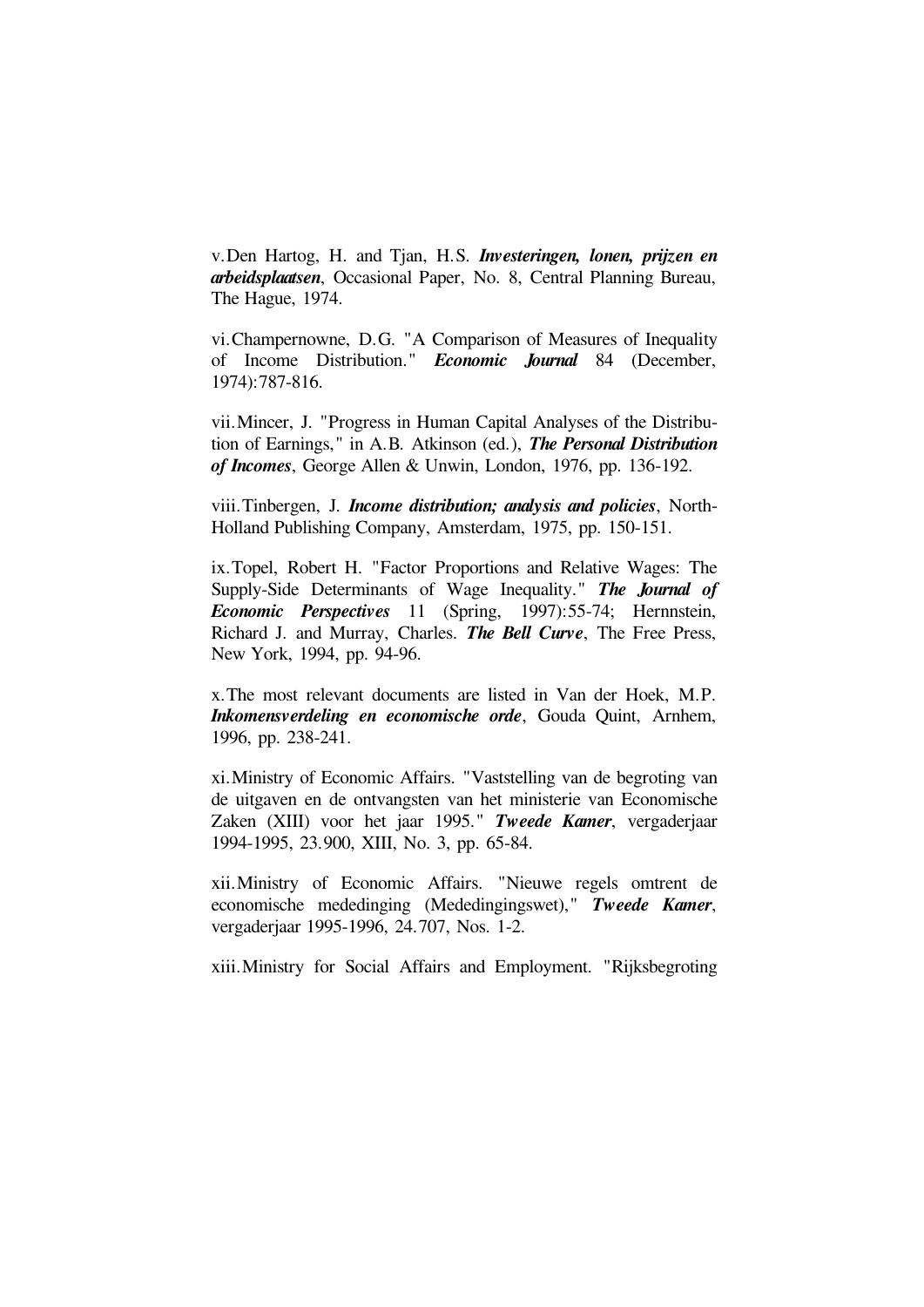voor het jaar 1984." *Tweede Kamer*, vergaderjaar 1983-1984, 18.100, XV, No. 59.

xiv.Social Economic Council. *Advies arbeidsvoorwaardenvorming in de g+ g-sector*, SER, The Hague, 1992.

xv.Van der Hoek, M. Peter. "An Incomes Policy for the Professions: the Dutch Experience." *The American Journal of Economics and Sociology* 47 (January, 1988): 71-80.

xvi.Baayens, J.M.J., and Nuyens, W.J.F.I. "De Wet Inkomens Vrije Beroepsbeoefenaren." *Sociaal Maandblad Arbeid* 41 (December 1986): 800-809.

xvii.Social Economic Council. *Advies inkomensvorming vrije beroepen*, SER, The Hague, 1985.

xviii.Baayens, J.M.J., and Nuyens, W.J.F.I. "De Wet Inkomens Vrije Beroepsbeoefenaren." *Sociaal Maandblad Arbeid* 41 (December 1986): 805.

xix.Hartog, J. "Inkomstenbelasting en herverdeling, 1914-1973." *Economisch Statistische Berichten* 66 (1981): 680-682; Odink, J.G. *Inkomensherverdeling*, Wolters-Noordhoff, Groningen, 1985, p. 185.

xx.Berndsen, R.J. "Lastenverlichting en de tariefstructuur van de inkomstenbelasting." *Openbare Uitgaven* 27 (No. 1, 1995):16-21.

xxi.Odink, J.G. *Inkomensherverdeling*, Wolters-Noordhoff, Groningen, 1985, p. 205.

xxii.Odink, J.G. *Inkomensherverdeling*, Wolters-Noordhoff, Groningen, 1985, p. 207.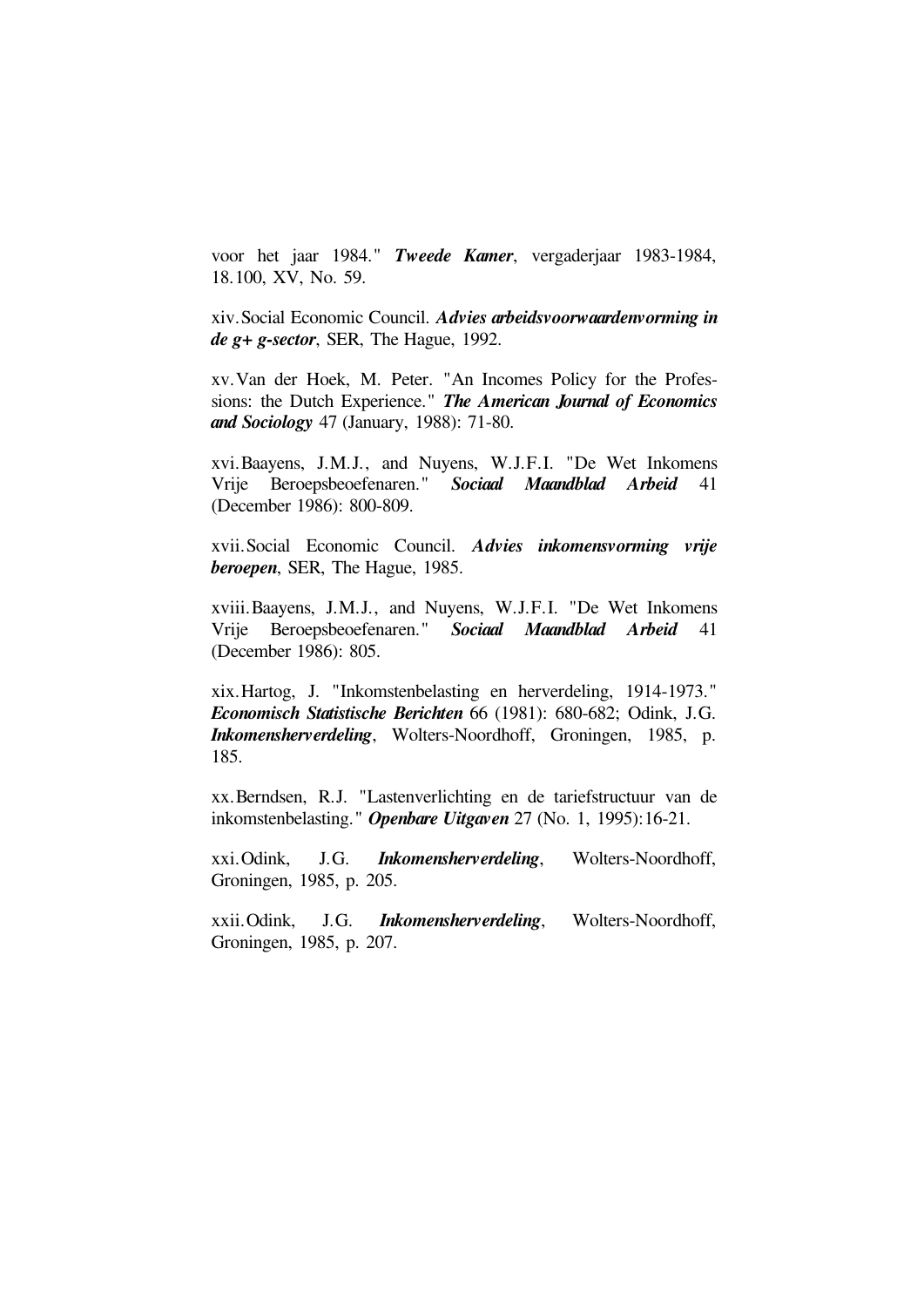xxiii.Social and Cultural Planning Bureau. *Profijt van de overheid III*, VUGA, The Hague, 1994, p. 187.

xxiv.Social and Cultural Planning Bureau. *Profijt van de overheid III*, VUGA, The Hague, 1994, p. 196 and 209.

xxv.Social and Cultural Planning Bureau. *Gecumuleerd beleid*, Samson, Alphen aan den Rijn, 1990, p. 85.

xxvi.The Central Planning Bureau plays an important role in Dutch economic policy making by evaluating policy proposals as to their economic consequences and by suggesting policy proposals that may contribute to the realization of certain policy goals (see Zalm, G. "Het Centraal Planbureau en de politiek," in Zalm, G. *Het Centraal Planbureau, de politiek, loonmatiging en milieu*, Central Planning Bureau, Working Paper No. 57, 1993, p. 13). The bureau was founded in 1945 and Jan Tinbergen was appointed as its first director. Since the bureau's name reflects the centralized way of thinking at the time of foundation, it is obsolete. Nowadays, the bureau avails itself of the sub-heading ` Netherlands Bureau for Economic Policy Analysis' reflecting the bureau's work more accurately.

xxvii.Passenier, J. Van planning naar scanning. Een halve eeuw Planbureau in Nederland, Wolters-Noordhoff, Groningen, 1994, p. 356.

xxviii.Van den Berg, P.J.C.M. and Zalm, G. "Planning van het Planbureau," in J. van Sinderen (ed.), Het sociaal-economisch beleid in de tweede helft van de twintigste eeuw, Wolters-Noordhoff, Groningen, 1990, pp. 452-465.

xxix.Knoester, A. "Over de economische politiek van zeven kabinetten," in J. van Sinderen (ed.), Het sociaal-economisch beleid in de tweede helft van de twintigste eeuw, Wolters-Noordhoff, Groningen,